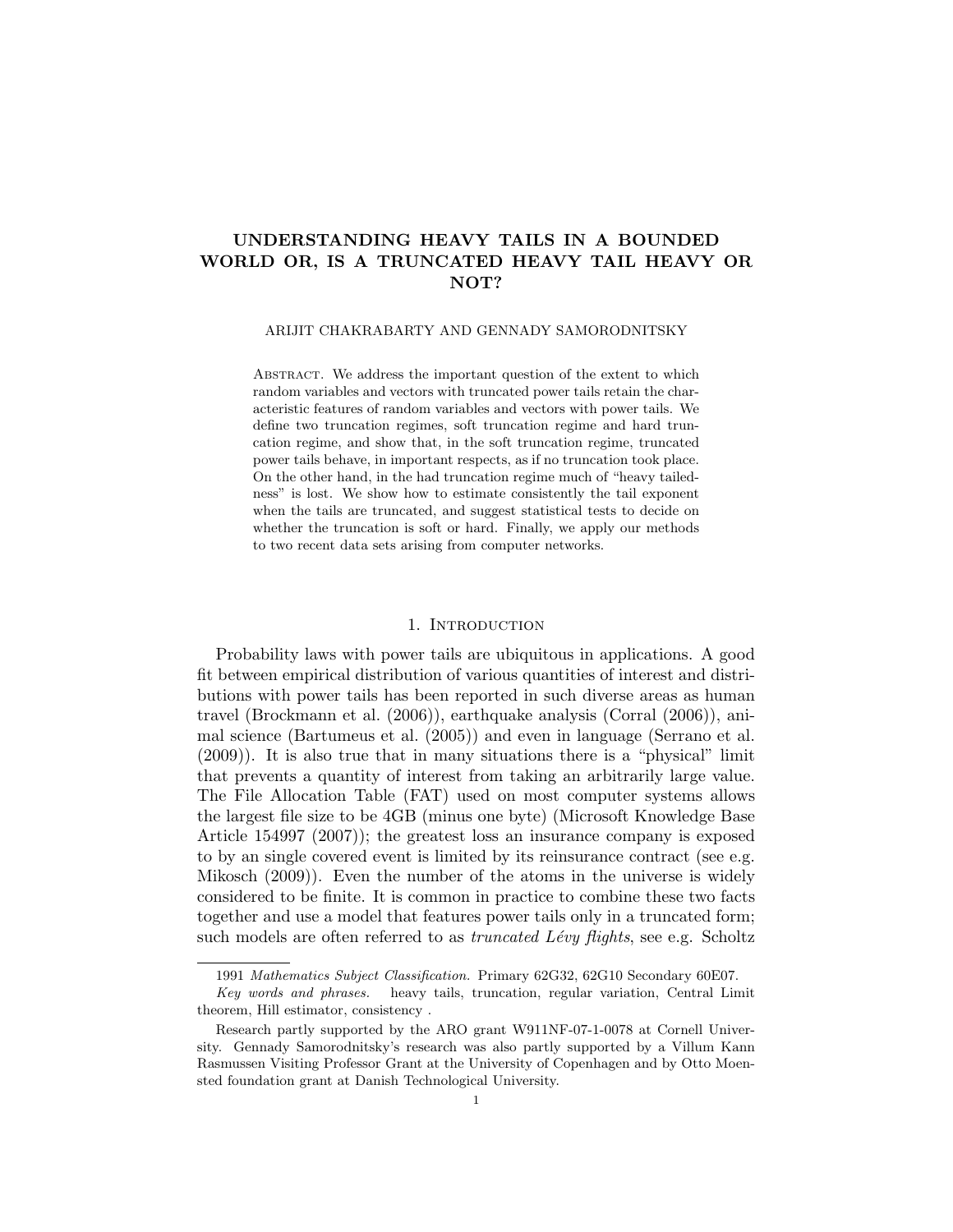and Contreras (1998), Maruyama and Murakami (2003) or Zaninetti and Ferraro (2008). At the first glance this leads to a situation where the power tails, in a sense, completely disappear. The truncation may change dramatically the behavior of the cumulative sums of observations and it always changes dramatically the behavior of the cumulative maxima of the observations. Yet it is precisely such patterns of behavior for which a model with power tails is chosen in the first place. This leads one to ask the natural question: to what extent, if any, do phenomena well described by models with truncated power tails retain the characteristic features of power tails?

Answering this question is not straightforward. We start by pointing out that the level of truncation is linked to the amount of observations one has at hand. This can be thought of in different ways. First of all, finiteness of the sample is sometimes taken as the source of the truncation, see e.g. Burrooughs and Tebbens (2001) or Barthelemy et al. (2008). Secondly, both the physical nature of the truncation bound and the available data can be linked to a technological level. This is particularly transparent when one models a phenomenon related to computer or communications systems; see e.g. Jelenković (1999) or Gomez et al. (2000). We describe this situation as a sequence of models, each one with truncated power tails or, in other words, as a triangular array system, which we now proceed to define formally.

Let F be a probability law on  $\mathbb{R}^d$ ,  $d \geq 1$ , with the following property. There exists a sequence  $(b_n)$  with  $b_n \uparrow \infty$  and a non-null Radon measure  $\mu$ on  $\overline{\mathbb{R}^d} \setminus \{0\}$  with  $\mu\{\overline{\mathbb{R}^d} \setminus \mathbb{R}^d\} = 0$ , such that

(1.1) 
$$
nF(b_n^{-1} \cdot) \xrightarrow{v} \mu(\cdot)
$$

vaguely in  $\overline{\mathbb{R}^d} \setminus \{0\}$ . Here  $\overline{\mathbb{R}^d}$  is the compactification of  $\mathbb{R}^d$  obtained by adding to the latter a ball of infinite radius centered at the origin. The measure  $\mu$  has necessarily a scaling property: there exists  $\alpha > 0$  such that for any Borel set  $B \in \mathbb{R}^d$  and  $c > 0$ ,  $\mu(cB) = c^{-\alpha}\mu(B)$ . We say that the probability law F has regularly varying tails with the tail exponent  $\alpha$ (see Resnick (1987), Hult et al. (2005)), and we view  $F$  as the law with non-truncated power tails. When studying the extent to which the central limit theorem behavior is affected by truncation (which is the main point of interest to us in the present paper) we will assume that  $0 < \alpha < 2$ . This restriction on the tail exponent  $\alpha$  is precisely the one that guarantees that F is in the domain of attraction of an  $\alpha$ -stable law; see e.g. Rvačeva (1962). Such a restriction on the values of the tail exponent will not be necessary in other parts of the paper.

For  $n = 1, 2, \ldots$  (regarded both as the number of observations in the *n*th row of the triangular array and the number of the model) let  $M_n > 0$  denote the truncation level. The nth row of the triangular array will consist of observations  $X_{nj}$ ,  $j = 1, \ldots, n$ , which we view as generated according to the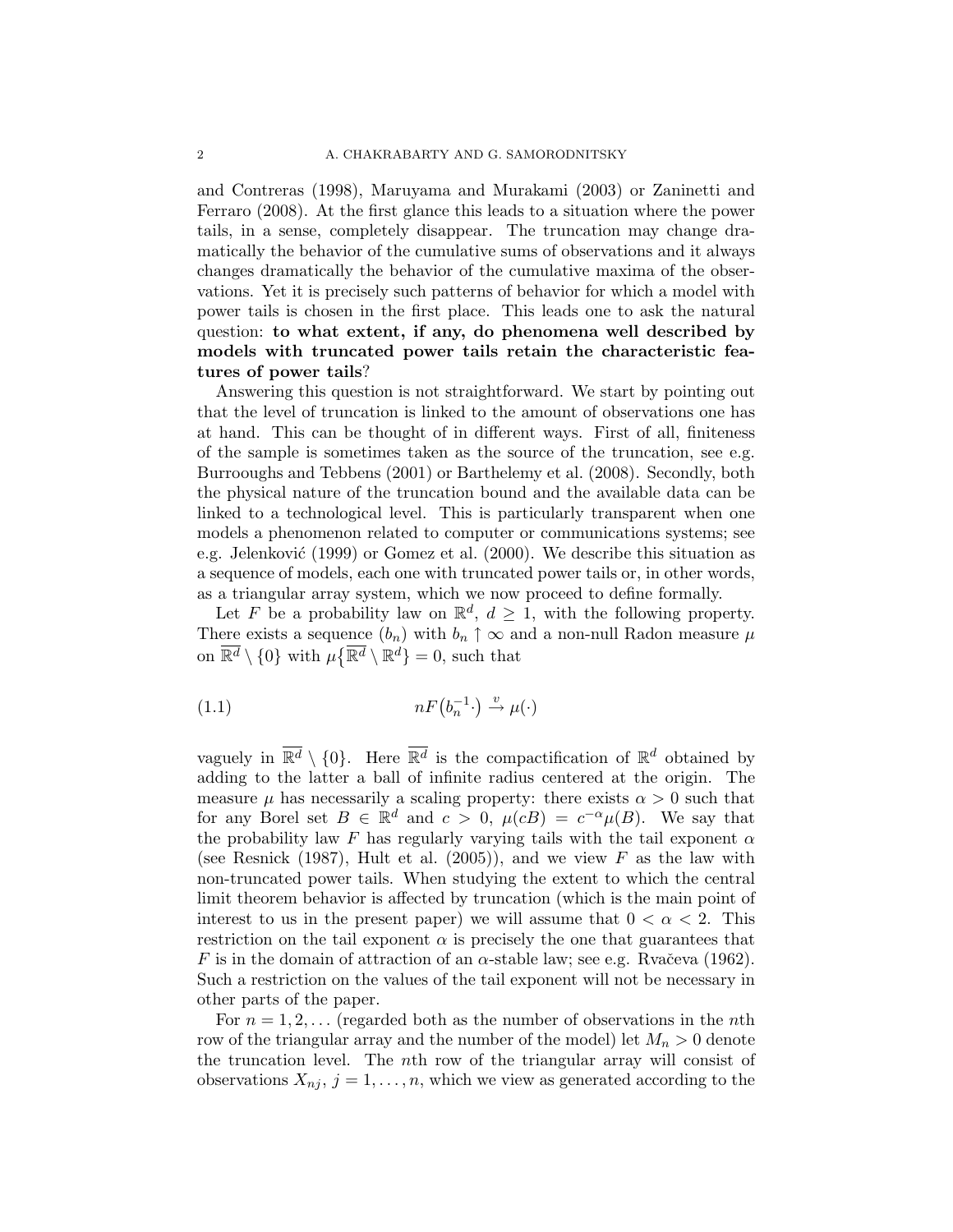following mechanism:

$$
(1.2) \tX_{nj} := H_j \mathbf{1} (||H_j|| \le M_n) + \frac{H_j}{||H_j||} (M_n + R_j) \mathbf{1} (||H_j|| > M_n),
$$

 $j = 1, \ldots, n, n = 1, 2, \ldots$  Here  $H_1, H_2, \ldots$  are i.i.d. random vectors in  $\mathbb{R}^d$ with the common law  $F$  that has regularly varying tails with a tail exponent  $\alpha \in (0, 2)$ , and  $R_1, R_2, \ldots$  are an independent of  $H_1, H_2, \ldots$  sequence of i.i.d. nonnegative random variables. For each  $n = 1, 2, \ldots$  we view the observations  $X_{nj}$ ,  $j = 1, \ldots, n$  as having power tails that are truncated at level  $M_n$ .

We need to comment, at this point, on the role of the random variables  $R_1, R_2, \ldots$  One should view them as possessing light tails, even exponentially decaying tails. In many cases taking these random variables to be equal to zero with probability 1 is appropriate; in other applications exponentially fast tapering off of the tails beyond the truncation point has been observed (see e.g. Hong et al. (2008)). The reader will notice that the results of this paper hold whenever the tails of the random variables  $R_1, R_2, \ldots$  are only light enough, not necessarily exponentially light. We have chosen to formulate our results in this way in order to increase their generality, even though we are thinking of their role in the model (1.2) as representing the exponentially fast decaying tails.

Our approach to addressing the question "to what extent do models with truncated power tails retain the characteristic features of power tails?" lies in studying the effect of the rate of growth of the truncation level  $M_n$  on the asymptotic properties of the triangular array defined in (1.2). Specifically, we introduce the following definition. We will say that the tails in the model (1.2) are

(1.3) truncated softly if 
$$
\lim_{n\to\infty} nP(||H_1|| > M_n) = 0
$$
,  
truncated hard if  $\lim_{n\to\infty} nP(||H_1|| > M_n) = \infty$ .

Clearly, an intermediate regime exists as well. We will use fairly classical techniques in Section 2 below to show that, as far as the behavior of the partial sums of the truncated heavy tailed model (1.2) is concerned, observations with softly truncated tails behave like heavy tailed random variables, while observations with hard truncated tails behave like light tailed random variables. It is, however, clear that, in practice, the truncation level  $M_n$ is not observed. Therefore, we set before ourselves two tasks in this paper. The first one, is to estimate the tail exponent  $\alpha$  based on a sample of observations with truncated power tails without knowing the truncation level or, even, if the truncation is soft or hard. We show how this can be accomplished in Section 3. The second task is to find out whether the tails in the sample are truncated softly or hard. In Section 4, where we suggest statistical procedures for testing the hypothesis of the soft (correspondingly, hard) truncation regime against the appropriate alternative. In Section 5 we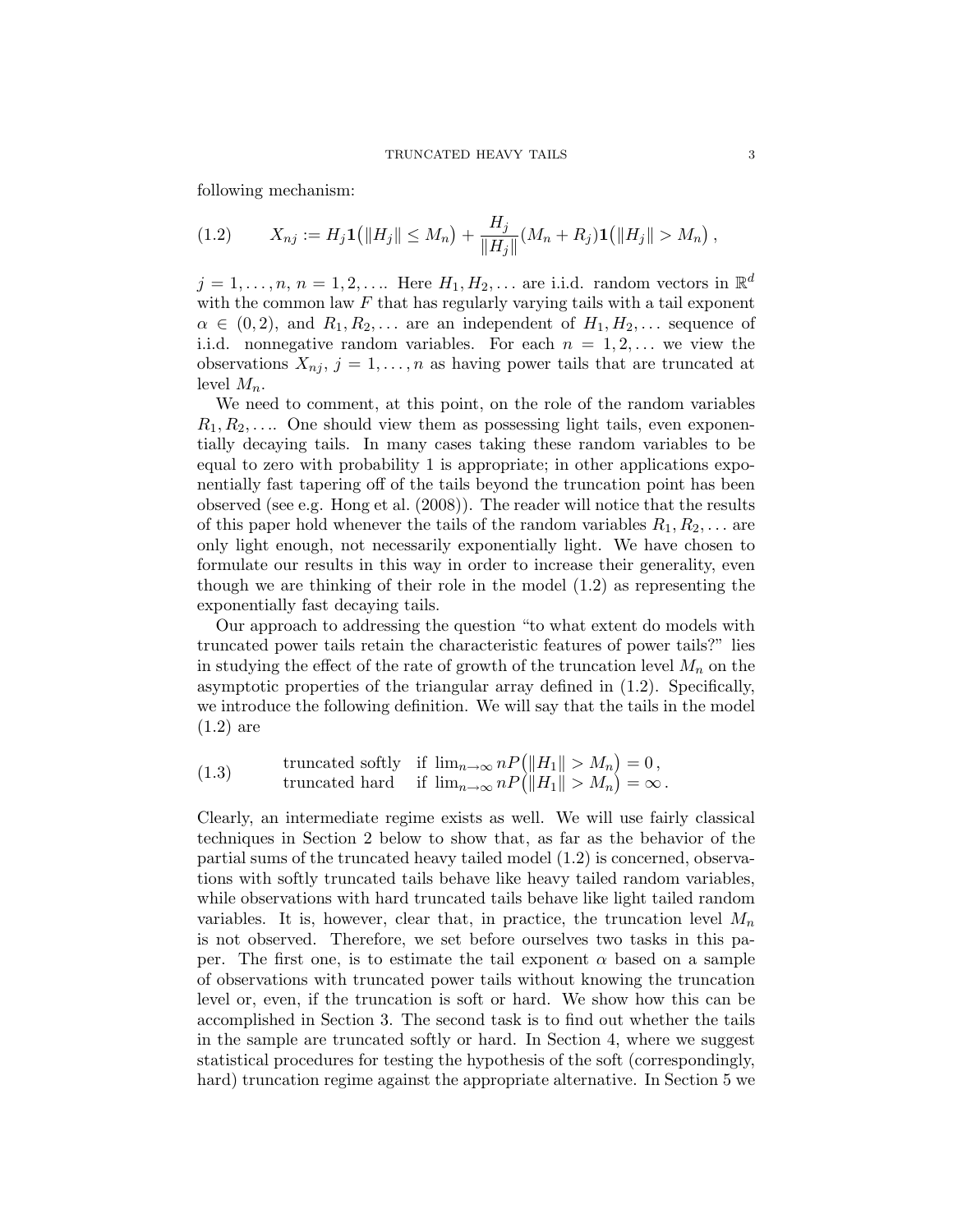apply the statistical techniques of Section 4 to two recent data sets related to TCP connections in a large computer network.

We finish this section by pointing out that some of the issues related to models with truncated power tails have been addressed in the literature, but from different angles. The paper Asmussen and Pihlsgard (2005) discusses an application of distributions with truncated power tails in queuing, and addresses the question whether light tailed approximations or heavy approximations work better in this situation. On the other hand, a maximum likelihood estimation procedure of the tail exponent  $\alpha$  in a parametric model of truncated power tails (specifically, the truncated Pareto distribution) is given in Aban et al. (2006). Finally, estimation of the tail exponent in randomly censored power models (where the tails are not so much truncated, as contaminated) is discussed in Beirlant et al. (2007) and Einmahl et al. (2008).

# 2. A Central Limit Theorem for random vectors with truncated power tails

Consider the triangular array defined in (1.2), where, as we recall, the random vectors  $H_1, H_2, \ldots$  have a distribution with regularly varying tails with a tail exponent  $\alpha \in (0, 2)$ . This means that these random vectors (or their law F) are in the domain of attraction of some  $\alpha$ -stable law  $\rho$  on  $\mathbb{R}^d$ (see Rvačeva (1962)). That is, the partial sums  $S_n^{(H)} = H_1 + \ldots + H_n$ ,  $n = 1, 2, \ldots$ , converge in law, after appropriate centering and scaling, to  $\rho$ . Defining the sums of the truncated observations,

$$
S_n := \sum_{j=1}^n X_{nj}, \ n = 1, 2, \dots,
$$

we would like to know whether  $(S_n, n = 1, 2, ...)$  still converge in law, after suitable centering and scaling, to  $\rho$ . If the answer is no, then we would like to know what do these sums of random vectors with truncated power tails converge to. These questions can be handled by the classical probabilistic tools, and the answer turns out to depend exclusively on the truncation regime as defined in (1.3).

2.1. Soft truncation regime: truncated heavy tails are still heavy. We start with the situation where the truncation level  $M_n$  grows sufficiently fast with the sample size, so that the truncated power tails model (1.2) is in the soft truncation regime. Theorem 2.1 below shows that, in this case, the partial sums of the random vectors with truncated heavy tails converge, when properly centered and scaled, to the same  $\alpha$ -stable limit as without truncation.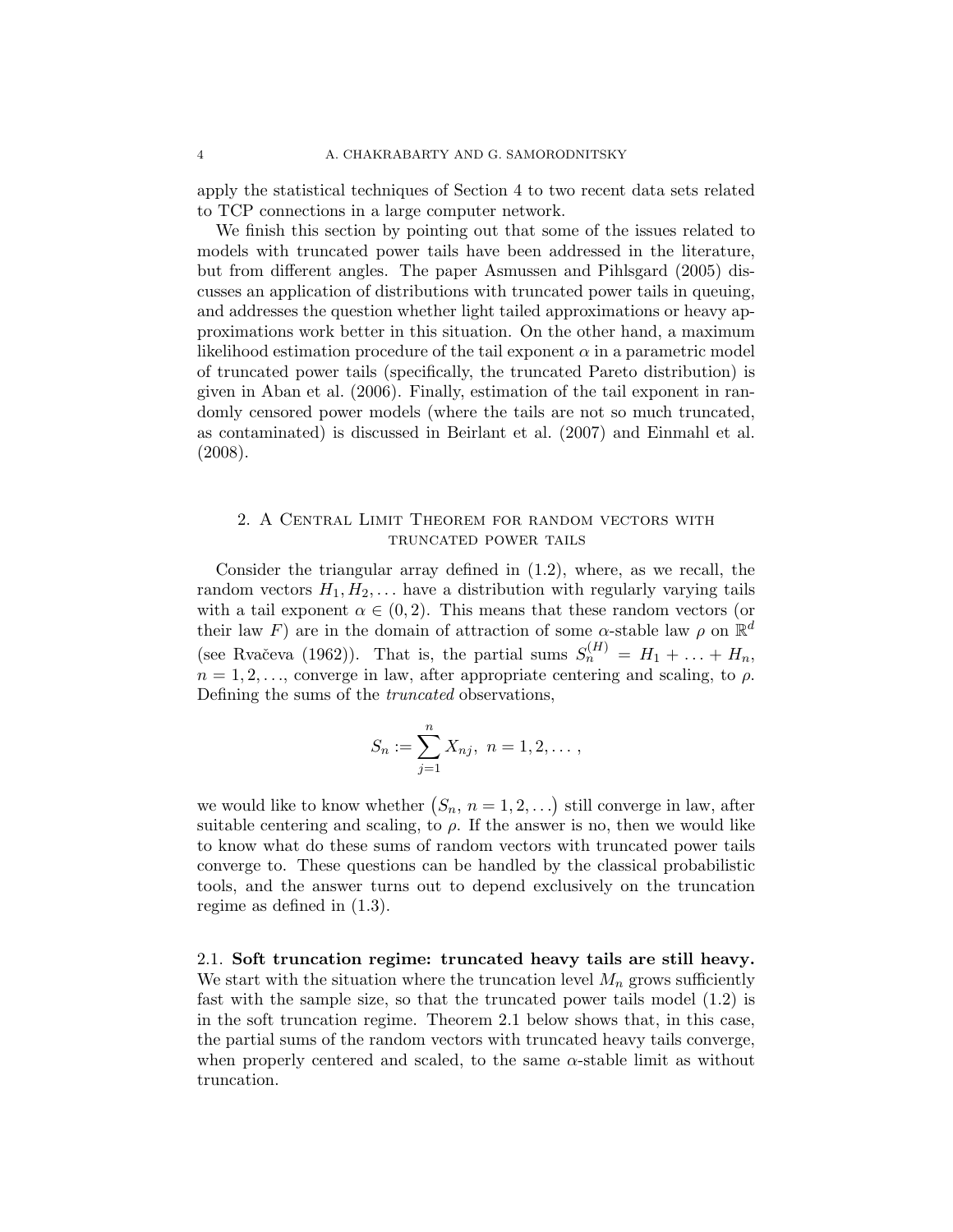Let  $(c_n)$  and  $(b_n)$  denote, respectively, some centering and scaling sequences for the non-truncated random vectors  $(H_i)$ , that is,

(2.1) 
$$
b_n^{-1}S_n^{(H)} - c_n = b_n^{-1} \sum_{j=1}^n H_j - c_n \Longrightarrow \rho
$$

as  $n \to \infty$ .

**Theorem 2.1.** In the soft truncation regime we have

(2.2) 
$$
b_n^{-1}S_n - c_n \Longrightarrow \rho.
$$

Proof. By (2.1) it is enough to show that

$$
b_n^{-1} \left\| S_n - \sum_{j=1}^n H_j \right\| \stackrel{p}{\longrightarrow} 0.
$$

However, for any  $\varepsilon > 0$ ,

$$
P\left(b_n^{-1}\left\|S_n - \sum_{j=1}^n H_j\right\| > \varepsilon\right) \le P\left(\|H_j\| > M_n \text{ for some } j = 1,\dots, n\right)
$$
  

$$
\le nP\left(\|H_1\| > M_n\right) \to 0,
$$

and the claim follows.  $\Box$ 

2.2. Hard Truncation regime: truncated heavy tails are no longer heavy. Now we consider the situation where the truncation level  $M_n$  grows relatively slowly with the sample size, and that the truncated power tails model (1.2) is in the hard truncation regime. As we will see, in this case the partial sums of the random vectors with truncated heavy tails are no longer asymptotically α-stable but, rather, converge in law, after suitable centering and scaling, to a Gaussian limit. Therefore, at least from the point of view of the behavior of partial sums, a model with power tails that have been truncated hard does not behave anymore as a heavy tailed model.

We start with some preliminaries. Recall that, since the limiting law  $\rho$  in  $(2.1)$  is  $\alpha$ -stable, the Lévy-Khinchine formula for its characteristic function has the form

(2.3)  
\n
$$
\hat{\rho}(\theta) = \exp\left[i\langle\theta, \gamma\rangle + \int_{S} \left(\int_{0}^{\infty} \left\{e^{ix\langle\theta, s\rangle} - 1 - ix\langle\theta, s\rangle \mathbf{1}(x \le 1)\right\} x^{-(1+\alpha)} dx\right) \Gamma(ds)\right]
$$

for  $\theta \in \mathbb{R}^d$ , where  $\gamma \in \mathbb{R}^d$ , and  $\Gamma$  is a finite measure on the unit sphere in  $\mathbb{R}^d$ ,  $S := \{x \in \mathbb{R}^d : ||x|| = 1\}$ , see Theorem 6.15 in Araujo and Giné (1980). The measure  $\Gamma$  is often referred to as spectral measure of the law  $\rho$ ; see Theorem 2.3.1 in Samorodnitsky and Taqqu (1994).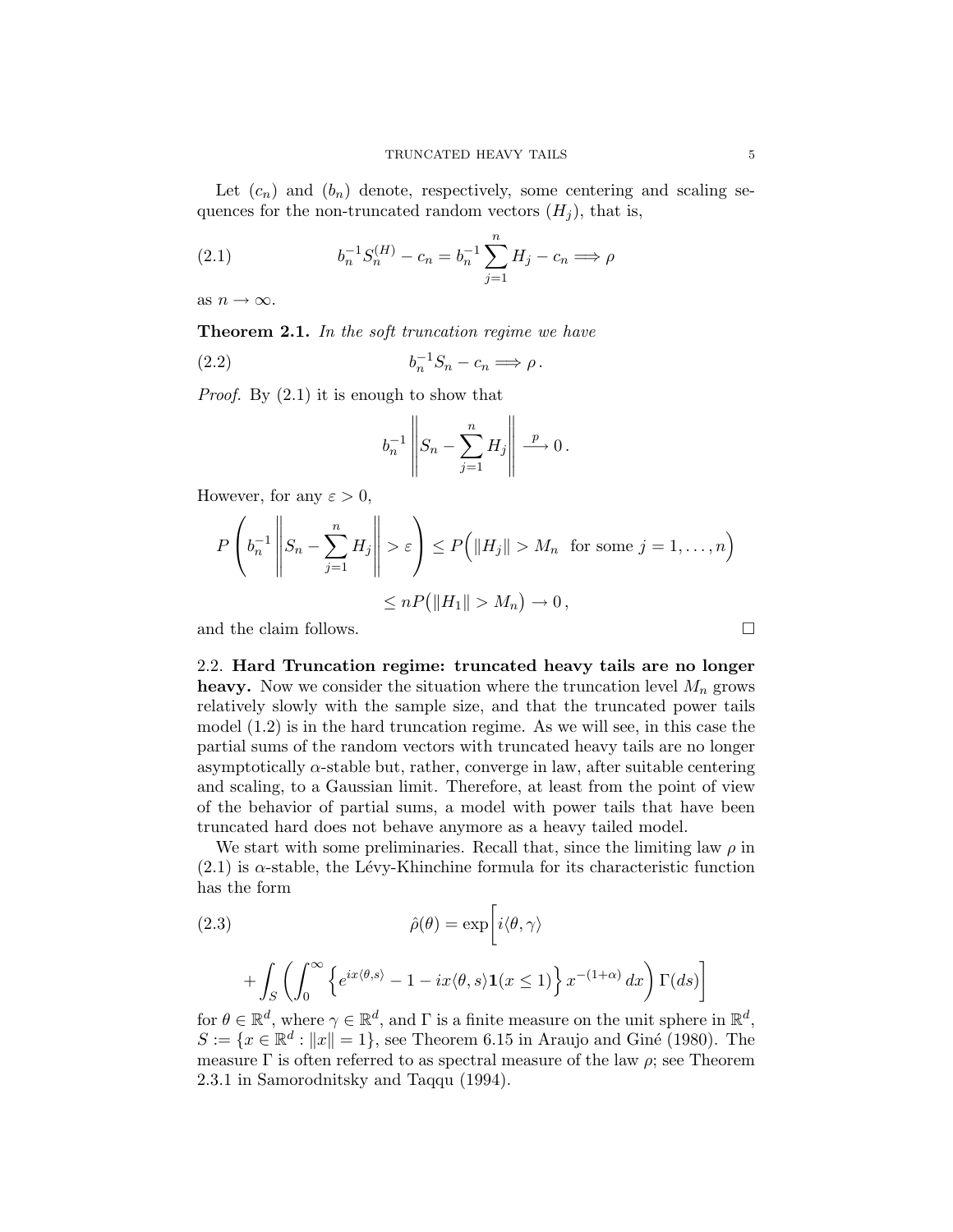**Theorem 2.2.** Assume that  $ER_1^2 < \infty$ , and let

$$
B_n := [n M_n^2 P(||H_1|| > M_n)]^{1/2}, n = 1, 2, \dots
$$

Then in the hard truncation regime we have

(2.4) 
$$
B_n^{-1}(S_n - ES_n) \Longrightarrow \eta,
$$

where  $\eta$  is a centered Gaussian law on  $\mathbb{R}^d$  whose covariance matrix has the entries

(2.5) 
$$
\frac{2}{2-\alpha}\int_{S} s_i s_j \tilde{\Gamma}(ds), i,j=1,\ldots,d,
$$

where  $\tilde{\Gamma}(\cdot) := \Gamma(\cdot)/\Gamma(S)$  is the normalized spectral measure of  $\rho$ .

We start with a lemma.

**Lemma 2.1.** For every continuous function  $f : S \longrightarrow \mathbb{R}$ ,

$$
\lim_{n \to \infty} n B_n^{-2} \int_S \int_0^{M_n} f(s) r^2 P\left(\|H_1\| \in dr, \frac{H_1}{\|H_1\|} \in ds\right) = \frac{\alpha}{2 - \alpha} \int_S f(s) \, \tilde{\Gamma}(ds).
$$

Proof. Assumption (2.1) means that

(2.6) 
$$
\frac{P\left(\|H_1\|>r,\frac{H_1}{\|H_1\|}\in\cdot\right)}{P(\|H_1\|>r)}\Longrightarrow\tilde{\Gamma}(\cdot)
$$

weakly on  $S$ ; see e.g. Corollary 6.20 (b) of Araujo and Giné (1980). Therefore,

$$
\int_{S} \int_{0}^{M_n} f(s)r^2 P\left(\|H_1\| \in dr, \frac{H_1}{\|H_1\|} \in ds\right)
$$

$$
= \int_{0}^{M_n} 2y \left(\int_{S} f(s) P\left(\|H_1\| > y, \frac{H_1}{\|H_1\|} \in ds\right)\right) dy
$$

$$
-M_n^2 \int_{S} f(s) P\left(\|H_1\| > M_n, \frac{H_1}{\|H_1\|} \in ds\right)
$$

$$
\sim \int_{S} f(s) \tilde{\Gamma}(ds) \left[\int_{0}^{M_n} 2y P(\|H_1\| > y) dy - M_n^2 P(\|H_1\| > M_n)\right]
$$

$$
\sim \int_{S} f(s) \tilde{\Gamma}(ds) \left(\frac{2}{2-\alpha} - 1\right) M_n^2 P(\|H_1\| > M_n) = n^{-1} B_n^2 \int_{S} f(s) \tilde{\Gamma}(ds)
$$

as  $n \to \infty$ , where the second asymptotic equivalence follows from the Karamata theorem (see e.g. Resnick (1987)).  $\square$ 

Proof of Theorem 2.2. By the Cramér-Wold device it suffices to show that for every  $\theta$  in  $\mathbb{R}^d$ ,

$$
B_n^{-1}(\langle \theta, S_n \rangle - E \langle \theta, S_n \rangle) \Rightarrow N\left(0, \frac{2}{2-\alpha} \int_S \langle \theta, s \rangle^2 \tilde{\Gamma}(ds)\right).
$$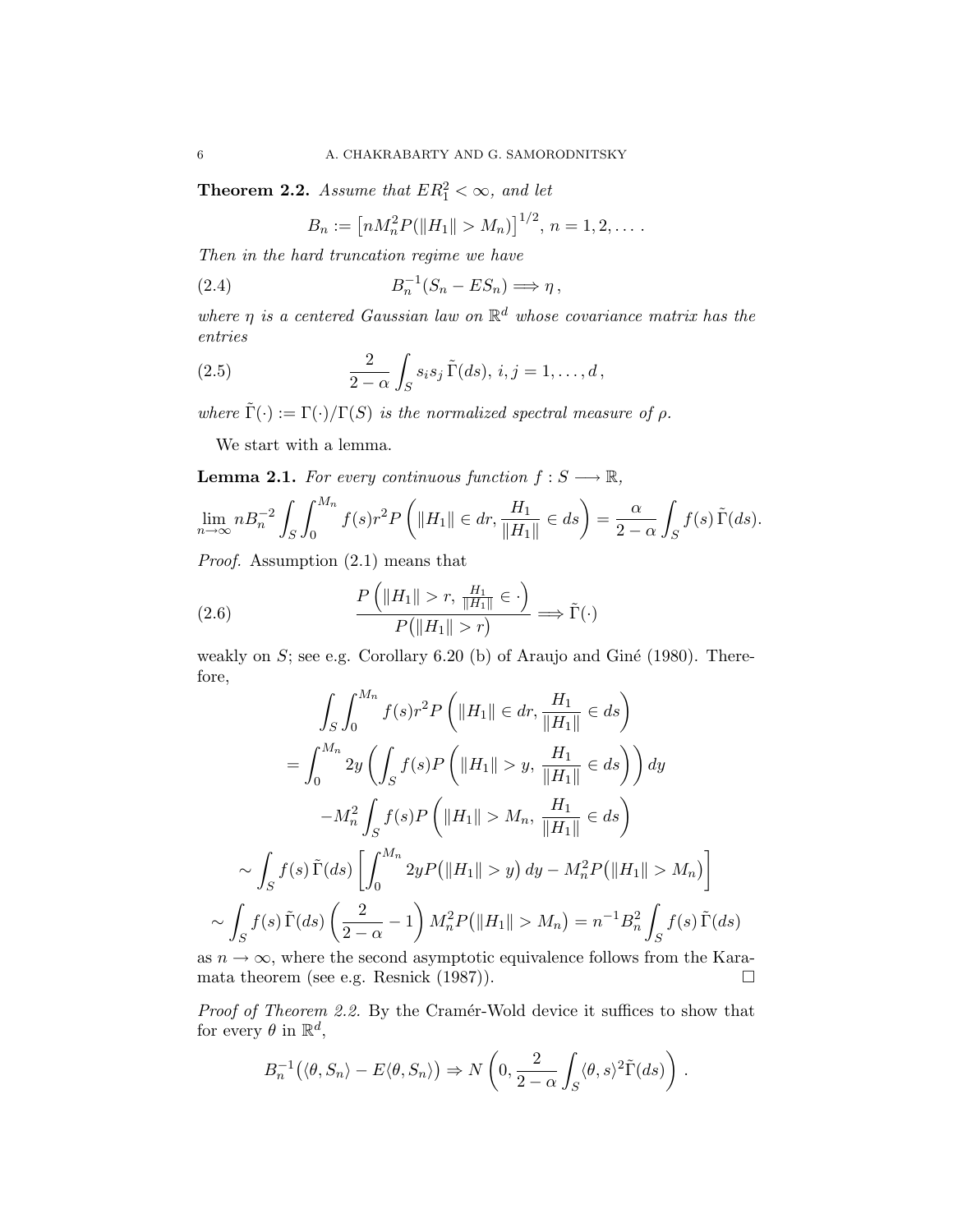To this end we will use the Central Limit Theorem for triangular arrays under the Lindeberg condition; see e.g. Theorem 2.4, page 345 in Gut (2005). We need to prove that

(2.7) 
$$
\lim_{n \to \infty} \frac{n}{B_n^2} \text{Var}(\langle \theta, X_{n1} \rangle) = \frac{2}{2 - \alpha} \int_S \langle \theta, s \rangle^2 \tilde{\Gamma}(ds)
$$

and that for every  $\varepsilon > 0$ ,  $(2.8)$ 

$$
\frac{n}{B_n^2}E\bigg(\big|\langle \theta, X_{n1} \rangle - E\big(\langle \theta, X_{n1} \rangle\big)\big|^2 \mathbf{1}\bigg(\big|\langle \theta, X_{n1} \rangle - E\big(\langle \theta, X_{n1} \rangle\big)\big| > \varepsilon B_n\bigg)\bigg) \to 0
$$

as  $n \to \infty$ . In order to prove (2.7), we will show that

(2.9) 
$$
\lim_{n \to \infty} \frac{n}{B_n^2} E\big((\langle \theta, X_{n1} \rangle)^2\big) = \frac{2}{2 - \alpha} \int_S (\langle \theta, s \rangle)^2 \tilde{\Gamma}(ds)
$$

while

(2.10) 
$$
\lim_{n \to \infty} \frac{n^{1/2}}{B_n} |E(\langle \theta, X_{n1} \rangle)| = 0.
$$

The former claim follows easily from Lemma 2.1 and the weak convergence (2.6) by writing

$$
E((\langle \theta, X_{n1} \rangle)^2) = E((\langle \theta, H_1 \rangle)^2 \mathbf{1}(\|H_1\| \le M_n))
$$
  
+
$$
E\left(\frac{(\langle \theta, H_1 \rangle)^2}{\|H_1\|^2} (M_n + R_1)^2 \mathbf{1}(\|H_1\| > M_n)\right)
$$
  

$$
\sim n^{-1} B_n^2 \frac{\alpha}{2 - \alpha} \int_S (\langle \theta, s \rangle)^2 \tilde{\Gamma}(ds) + (1 + o(1)) M_n^2 E\left(\frac{(\langle \theta, H_1 \rangle)^2}{\|H_1\|^2} \mathbf{1}(\|H_1\| > M_n)\right)
$$
  

$$
\sim n^{-1} B_n^2 \frac{\alpha}{2 - \alpha} \int_S (\langle \theta, s \rangle)^2 \tilde{\Gamma}(ds) + M_n^2 P(\|H_1\| > M_n) \int_S (\langle \theta, s \rangle)^2 \tilde{\Gamma}(ds)
$$
  
=
$$
n^{-1} B_n^2 \left(\frac{\alpha}{2 - \alpha} + 1\right) \int_S (\langle \theta, s \rangle)^2 \tilde{\Gamma}(ds) = n^{-1} B_n^{\alpha} \frac{\alpha}{2 - \alpha} \int_S (\langle \theta, s \rangle)^2 \tilde{\Gamma}(ds).
$$
  
For (2.10) we write

 $(2.10)$ 

$$
\big|E\big(\langle \theta, X_{n1}\rangle\big)\big| \leq \|\theta\| \Big[E\big(\|H_1\|{\bf 1}(\|H_1\| \leq M_n)\big) + M_n P\big(\|H_1\| > M_n\big)\Big].
$$

Since

$$
M_n P(|H_1|| > M_n) \ll M_n (P(||H_1|| > M_n))^{1/2} = n^{-1/2} B_n,
$$

the claim (2.10) will follow once we check that

(2.11) 
$$
\lim_{n \to \infty} n^{1/2} B_n^{-1} E[\|H_1\| \mathbf{1}(\|H_1\| \le M_n)] = 0.
$$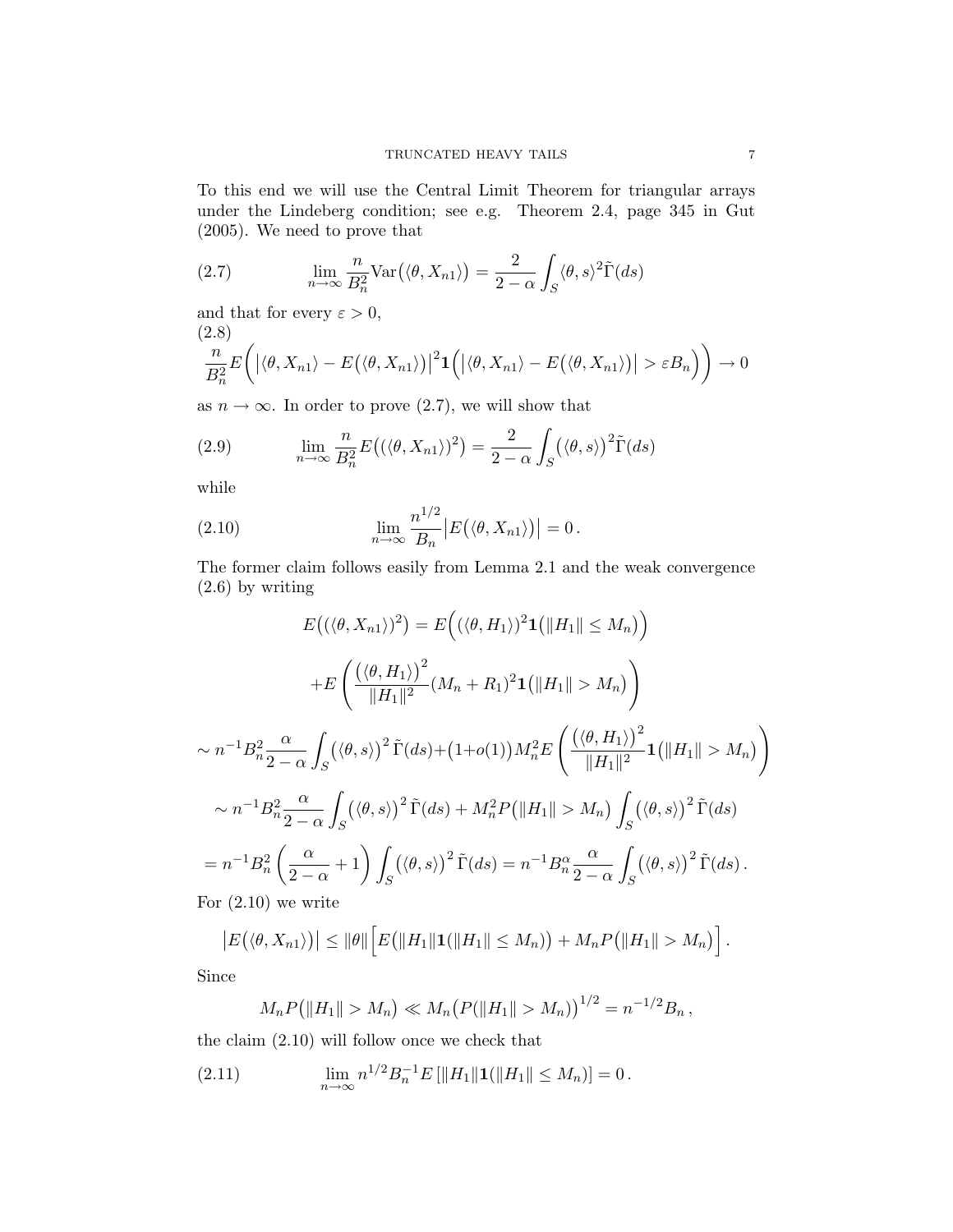We give separate arguments for the cases  $\alpha \leq 1$  and  $\alpha > 1$ . **Case 1** ( $\alpha \leq 1$ ): Letting C be a positive constant whose value may change from line to line, by the Karamata theorem,

$$
E[\|H_1\|1(\|H_1\| \le M_n)] \le (E\left[\|H_1\|^{3/2}1(\|H_1\| \le M_n)\right])^{2/3}
$$
  

$$
\sim CM_n(P(\|H_1\| > M_n))^{2/3}
$$
  

$$
= Cn^{-1/2}B_n(P(\|H_1\| > M_n))^{1/6}
$$
  

$$
\ll n^{-1/2}B_n.
$$

**Case 2** (1 <  $\alpha$  < 2): Here (2.11) follows trivially from the fact that  $E[\Vert H_1 \Vert 1(\Vert H_1 \Vert \leq M_n)]$  has a finite limit, while  $B_n \gg n^{1/2}$  as  $\alpha < 2$ .

We have now proved  $(2.7)$ . By  $(2.10)$ , the remaining condition  $(2.8)$  will follow once we check that for every  $\varepsilon > 0$ ,

$$
\frac{n}{B_n^2}E\Big(\big|\langle\theta,X_{n1}\rangle\big|^2{\bf 1}\big(\big|\langle\theta,X_{n1}\rangle\big|>\varepsilon B_n\big)\Big)\to 0\,.
$$

This is, however, an immediate consequence of the fact that the hard truncation implies that  $B_n \gg M_n$  as  $n \to \infty$ .

Remark 1. We briefly address the behavior of the partial sums of the random vectors with truncated heavy tails in the intermediate regime

(2.12) 
$$
\lim_{n \to \infty} nP(||H|| > M_n) = \delta \in (0, \infty).
$$

It turns out that, in this case, one can use the same centering and scaling sequences  ${c_n}$  and  ${b_n}$  as in the non-truncated case (2.1) (or in the soft truncation regime (2.2)), but the limit will be different. In fact,

$$
(2.13) \t\t b_n^{-1} S_n - c_n \Longrightarrow \rho_\delta,
$$

where  $\rho_{\delta}$  is an infinitely divisible law on  $\mathbb{R}^{d}$ , which is obtained by a certain truncation of the jumps of the  $\alpha$ -stable law  $\rho$  in (2.3). Specifically,

(2.14) 
$$
\hat{\rho}_{\delta}(\theta) = \exp \left[ i \langle \theta, \gamma_{\delta} \rangle \right]
$$

+ 
$$
\int_{S} \left( \int_{0}^{\delta^{-1/\alpha} (\alpha^{-1} \Gamma(S))^{1/\alpha}} \left\{ e^{ix \langle \theta, s \rangle} - 1 - ix \langle \theta, s \rangle \mathbf{1}(x \le 1) \right\} x^{-(1+\alpha)} dx + \delta \Gamma(S)^{-1} \left\{ e^{i \delta^{-1/\alpha} (\alpha^{-1} \Gamma(S))^{1/\alpha} \langle \theta, s \rangle} - 1 \right\} \right) \Gamma(ds) \right]
$$

for  $\theta \in \mathbb{R}^d$ , where

$$
\gamma_{\delta} = \gamma - \int_{\delta^{-1/\alpha} (\alpha^{-1} \Gamma(S))^{1/\alpha}}^{\infty} x^{-\alpha} \mathbf{1}(x \le 1) dx \int_{S} s \Gamma(ds).
$$

We sketch the argument. Write

(2.15) 
$$
b_n^{-1}S_n - c_n = \left(b_n^{-1}\sum_{j=1}^n H_j \mathbf{1}\left(\|H_j\| \le M_n\right) - c_n\right)
$$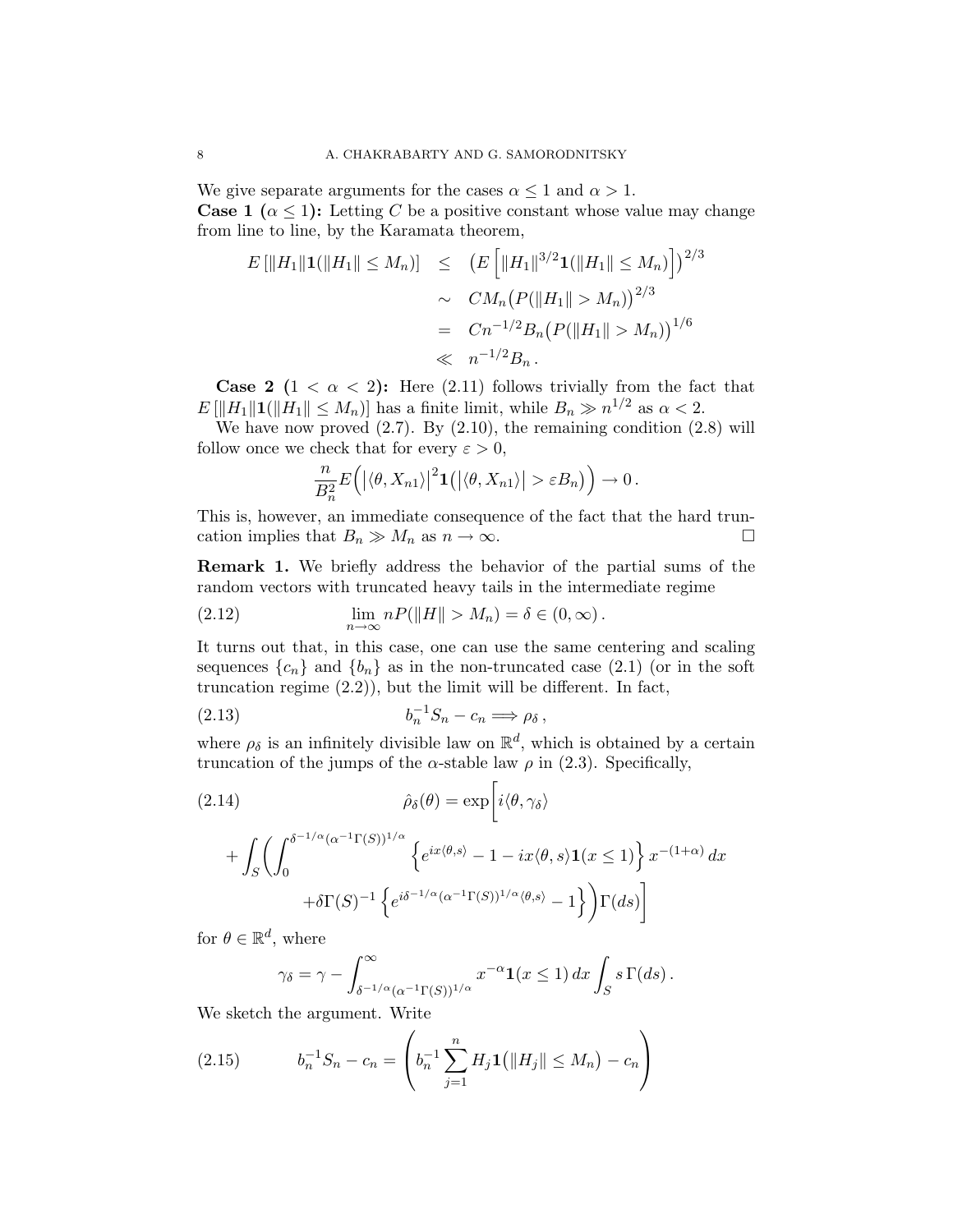$$
+b_n^{-1}M_n\sum_{j=1}^n\frac{H_j}{\|H_j\|}\mathbf{1}\big(\|H_j\|>M_n\big)+b_n^{-1}\sum_{j=1}^n\frac{H_j}{\|H_j\|}R_j\mathbf{1}\big(\|H_j\|>M_n\big)\,.
$$

It is easy to check that the last term in the right hand side of (2.15) converges to zero in probability. Since (2.12) implies that

(2.16) 
$$
\frac{M_n}{b_n} \to \delta^{-1/\alpha} (\alpha^{-1} \Gamma(S))^{1/\alpha}
$$

as  $n \to \infty$ , Theorem 5.9, p. 129, of Araujo and Giné (1980) implies that the first term in the right hand side of (2.15) has a weak limit whose characteristic function is given by

$$
\exp\left[i\langle\theta,\gamma_{\delta}\rangle\right]
$$

$$
+\int_{S}\left(\int_{0}^{\delta^{-1/\alpha}(\alpha^{-1}\Gamma(S))^{1/\alpha}}\left\{e^{ix\langle\theta,s\rangle}-1-ix\langle\theta,s\rangle\mathbf{1}(x\leq 1)\right\}x^{-(1+\alpha)}dx\right)\Gamma(ds)\right]
$$

Finally, it follows from (2.16) that the second term in the right hand side of (2.15) is asymptotically equivalent to

$$
\delta^{-1/\alpha} (\alpha^{-1} \Gamma(S))^{1/\alpha} \sum_{j=1}^n \frac{H_j}{\|H_j\|} \mathbf{1}(|H_j| > M_n),
$$

and, by (2.6) and (2.12), the sum above converges weakly to the law of the Poisson sum  $\sum_{j=1}^{N} Y_j$ , where  $Y_1, Y_2, \ldots$  are i.i.d. S-valued random variables with the common law  $\tilde{\Gamma}$ , and N is an independent of them Poisson random variable with mean  $\delta$ . Since the weak limits of the first and the second terms in the right hand side of (2.15) are easily seen to be independent, this shows  $(2.13).$ 

# 3. Hill estimator for random variables with truncated power **TAILS**

Estimating the tail exponent  $\alpha$  is one of the main statistical issues one faces when working with data for which a model with power tails is contemplated. This is a difficult statistical problem because one attempts to estimate a parameter governing the tail behavior in an otherwise nonparametric model. By necessity, any estimator one uses has to be based on a vanishing fraction of the available data. The situation is even trickier when one tries to estimate the tail exponent in a sample of observations with truncated power tails. This is the task we address in this section.

The formal setup in this section is as follows. We are given a sample  $X_1, \ldots, X_n$  of **one-dimensional nonnegative observations** from the model with truncated power tails, i.e. (1.2). We emphasize a slight change in notation from (1.2): whereas the latter used the notation  $X_{n1}, \ldots, X_{nn}$ to emphasize the triangular array nature of the model, in a statistical procedure, when a single sample  $(i.e., a particular row of the triangular array)$ is given, the notation  $X_1, \ldots, X_n$  is more natural. The discussion in Section

.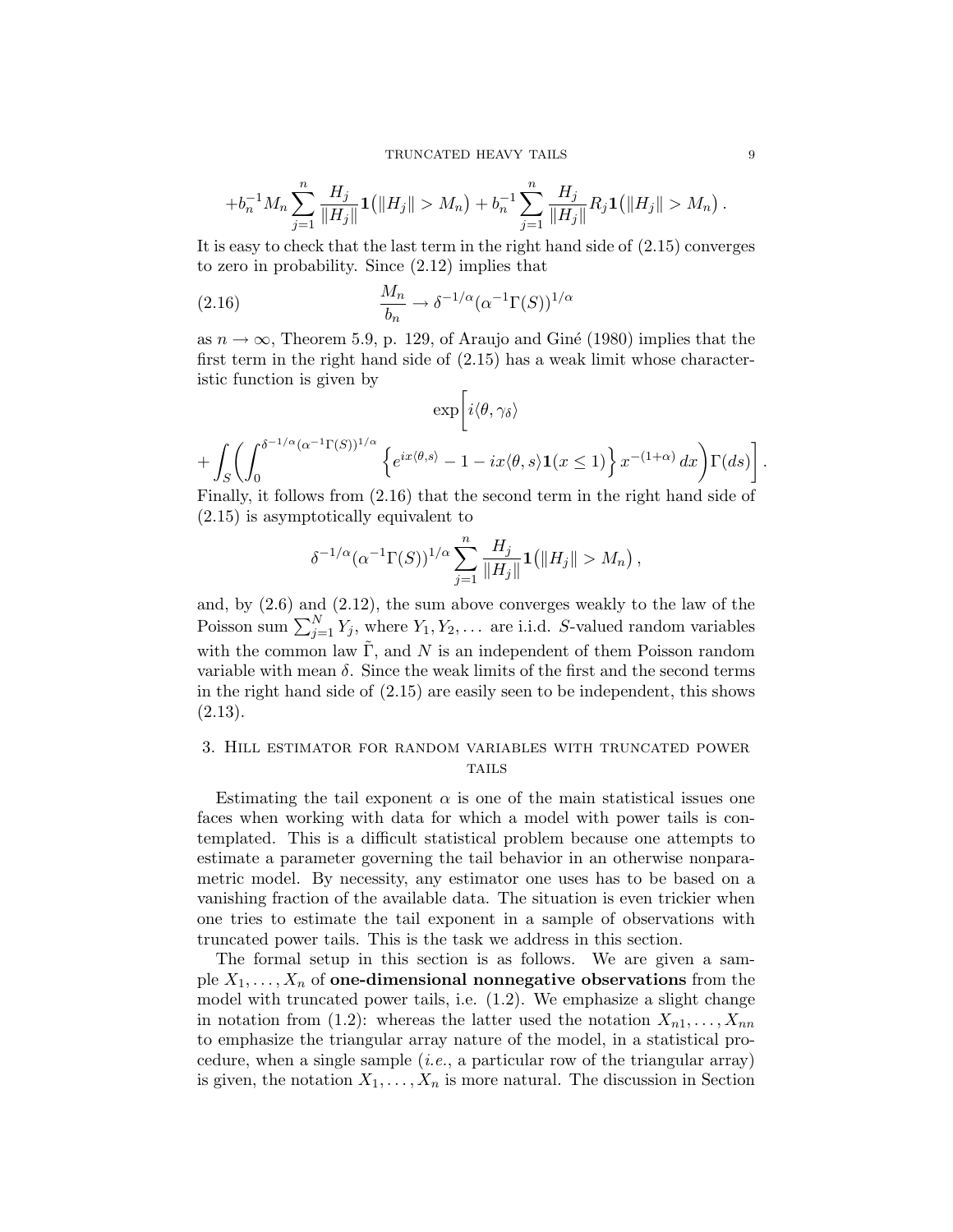2 makes it intuitive that estimating the tail exponent  $\alpha$  should be easier if the tails are truncated softly, than in the case when the tails are truncated hard. This is, indeed, the case. However, in this section we are interested in finding a procedure that permits consistent estimation of the tail exponent  $\alpha$  regardless of the truncation regime; this is especially important because the truncation regime is never known (see, however, Section 4 below). Furthermore, in this section we do not restrict the values of the tails exponent to the interval  $(0, 2)$ . That is,  $\alpha$  can take any positive value.

A number of estimators of the tail exponent of distributions with nontruncated power tails have been suggested; a thorough discussion can be found in Chapter 4 of de Haan and Ferreira (2006). One of the best known and widely used estimators is the *Hill estimator* introduced by Hill (1975). Given a sample  $X_1, \ldots, X_n$ . the Hill statistic is defined by

(3.1) 
$$
h_{n,k} = \frac{1}{k-1} \sum_{i=1}^{k-1} \log \frac{X_{(i)}}{X_{(k)}},
$$

where  $X_{(1)} \geq X_{(2)} \geq \ldots \geq X_{(n)}$  are the order statistics from the sample  $X_1, \ldots, X_n$ , and  $k = 2, \ldots, n$  is a user-determined parameter, the number of the upper order statistics to use in the estimator. The consistency result for the Hill estimator says that, if  $X_1, \ldots, X_n$  are i.i.d. with regularly varying right tail with exponent  $\alpha > 0$ , and  $k = k_n \to \infty$ ,  $k_n/n \to 0$  as  $n \to \infty$ , then  $h_{n,k_n} \to 1/\alpha$  in probability as  $n \to \infty$ ; see e.g. Theorem 3.2.2 in de Haan and Ferreira (2006).

In spite of the simplicity of the statement of the consistency of the Hill estimator, selecting the number  $k$  of the upper order statistics for a given sample with nontruncated power tails remains a daunting problem; see e.g. pp. 192-193 in Embrechts et al. (1997). In the main result of this section, Theorem 3.1 below, we will see that one has to be particularly careful when using the Hill estimator on a sample with truncated power tails. Nonetheless, a consistent estimator can still be obtained.

Notice that the next theorem does not impose any conditions on the random variables  $R_1, R_2, \ldots$  in the model (1.2).

**Theorem 3.1.** Suppose that the number  $k_n$  of the upper order statistics satisfies

(3.2) nP(H > Mn) + 1 k<sup>n</sup> n .

Then  $h_{n,k_n} \to 1/\alpha$  in probability as  $n \to \infty$ .

Note that Theorem 3.1 says that, in the soft truncation regime, the Hill estimator is consistent under the same assumption,  $k_n/n \to 0$ , as in the nontruncated case.

*Proof.* For simplicity, we write k instead of  $k_n$ . An inspection of the proof of consistency of the Hill estimator in the nontruncated case in e.g. Resnick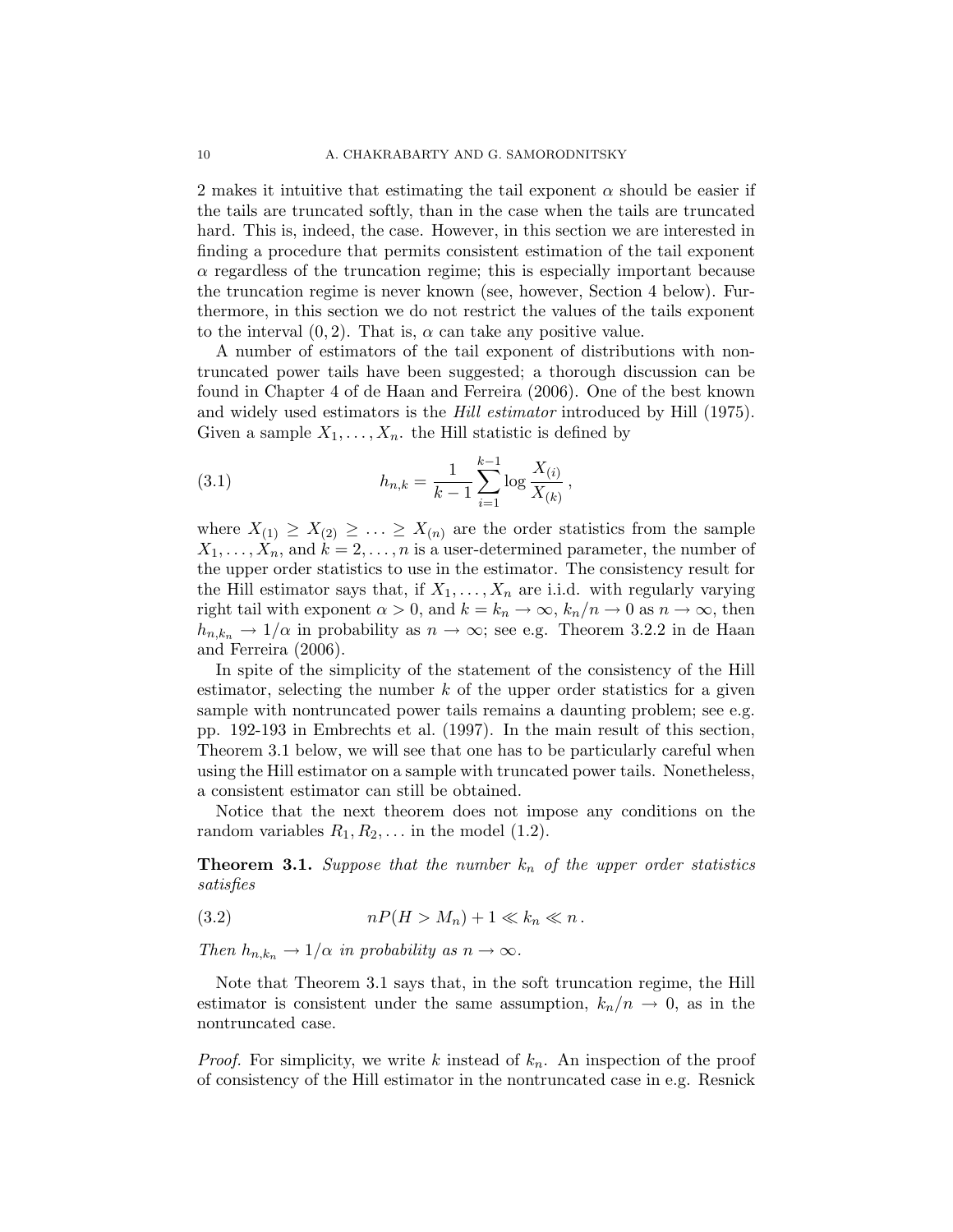(2007) shows that the result will follow once we check that, under the conditions of the theorem,

(3.3) 
$$
\frac{n}{k} P\left[\frac{X_{n1}}{b(n/k)} \in \cdot\right] \xrightarrow{v} \mu(\cdot)
$$

vaguley in  $(0, \infty]$ , where  $\mu$  is a measure on  $(0, \infty]$  defined by

$$
\mu((x,\infty]) = x^{-\alpha} \text{ for all } x > 0,
$$

and

$$
b_n = \inf\{x > 0 : P(H_1 > x) \le n^{-1}\}, n = 1, 2, \dots
$$

Note that  $(b_n)$  is no longer necessarily a sequence satisfying  $(2.1)$ . In fact, we will use this notation several times in the sequel to denote other quantiletype functions associated with the random variable  $H_1$ .

By the hypothesis,

$$
\lim_{n \to \infty} \frac{n}{k} P(H_1 > M_n) = 0
$$

and, hence,  $b(n/k) \ll M_n$  as  $n \to \infty$ . Therefore, for any  $x > 0$ , for n large enough,

$$
P\left[\frac{X_{n1}}{b(n/k)} > x\right] = P\left(H_1 > xb(n/k)\right)
$$

$$
\sim \frac{k}{n} x^{-\alpha}
$$

where the last line follows from the hypothesis  $k \ll n$  and regular variation of the tail of  $H_1$ . This shows (3.3).

Since the truncation level  $M_n$  is not known, it is desirable to have a sample-based way of deciding on the number of upper order statistics to use in the Hill estimator. A natural (in view of the condition (3.2)) choice is to use a random number of upper order statistics given by

(3.4) 
$$
\hat{k}_n = \left[ n \left( \frac{1}{n} \sum_{j=1}^n \mathbf{1}(X_j > \gamma \max_{i=1,...,n} X_i) \right)^{\beta} \right],
$$

where  $\gamma$  and  $\beta$  are user-specified parameters taking values in  $(0, 1)$  and  $[\cdot]$ denotes the integer part. We will show in a separate publication that this choice of the number of upper order statistics leads to a consistent estimator of the reciprocal of the tail exponent.

## 4. Testing for soft and hard truncation

The first two sections of this paper provide, among other things, evidence that, in certain important respects, random variables with truncated heavy tails retain "most of the tail heaviness" if the truncation is soft, but loose "much of the tail heaviness" if the truncation is hard. Since the truncation level is not observed, how does one decide if the tails of observed data have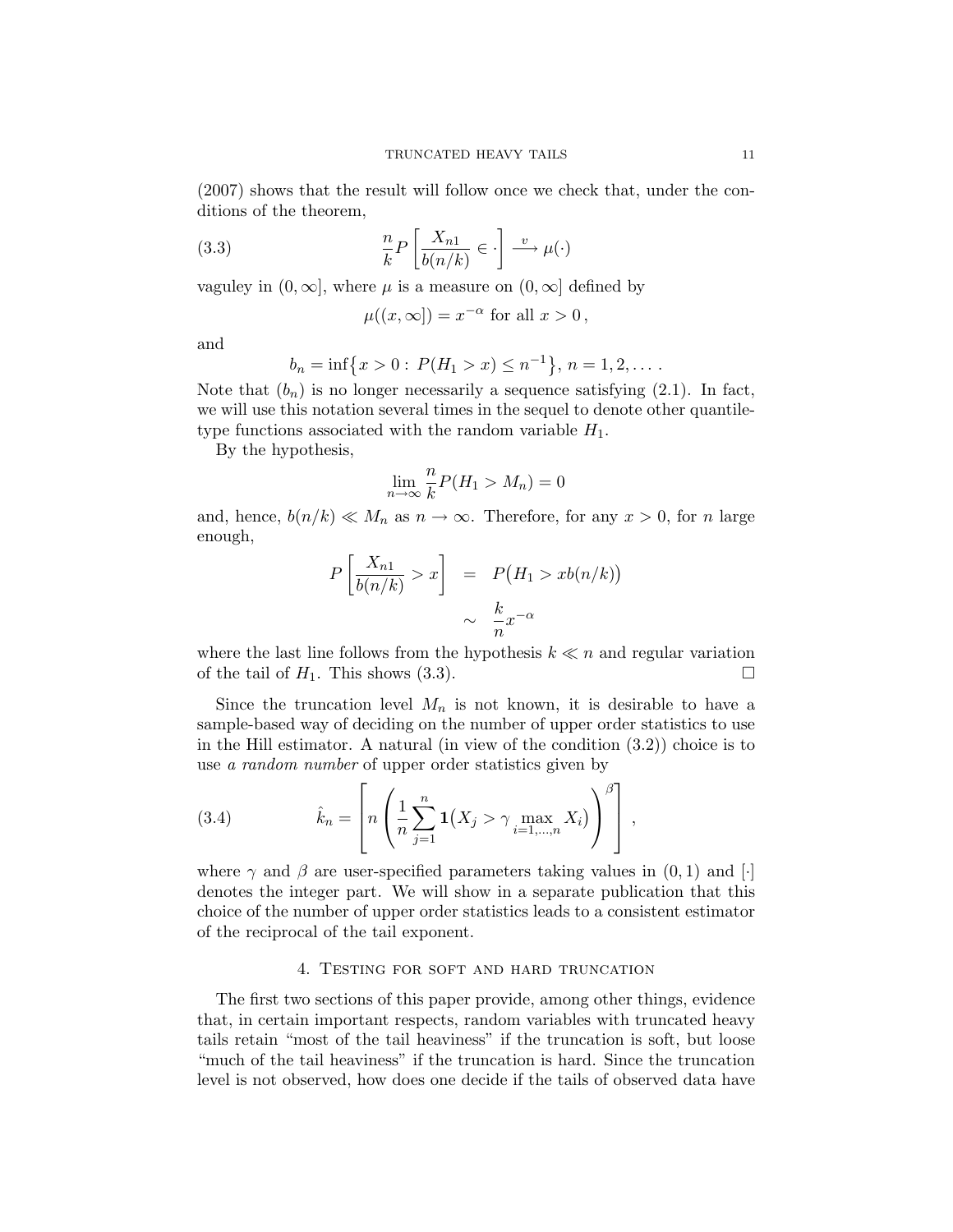been truncated softly or hard? In this section we construct statistical tests for testing each of the two hypothesis against the corresponding alternative. As in Section 3 we restrict ourselves to the case of one-dimensional observations and the tail exponent  $\alpha$  can take any positive value.

Suppose that we are given a sample  $X_1, \ldots, X_n$  of one-dimensional observations from the model (1.2). As in Section 3, we do not use here the triangular array notation. Neither the precise value of the tail exponent nor the exact distribution of the random variables  $(R_n)$  in  $(1.2)$  are assumed to be known. However, we will assume that an upper bound on the tail exponent  $\alpha$  is known.

This section is split into three subsection, describing, correspondingly, testing the hypothesis of soft truncation, testing the hypothesis of hard truncation, and testing a slightly stronger version of the latter.

4.1. Testing the hypothesis of soft truncation. We consider the following problem of testing a null hypothesis against a simple alternative:

(4.1) 
$$
H_0: P(|H_1| > M) \ll n^{-1} \quad \text{(soft truncation)}
$$

$$
H_1: P(|H_1| > M) \gg n^{-1} \quad \text{(hard truncation)} \quad \text{}
$$

We assume the tail exponent  $\alpha$  satisfies

(4.2) α < A < ∞,

i.e. an upper bound on the tail exponent is available. As a test statistic we will use

(4.3) 
$$
Z_n(A) := \frac{\sum_{i=1}^n |X_i|^A}{\max_{1 \le i \le n} |X_i|^A}.
$$

The following proposition describes the asymptotic distribution of  $Z_n(A)$ under the null hypothesis and under the alternative.

**Proposition 4.1.** (i) Under the hypothesis  $H_0$  of soft truncation,

(4.4) 
$$
Z_n(A) \Rightarrow \Gamma_1^{A/\alpha} \sum_{j=1}^{\infty} \Gamma_j^{-A/\alpha},
$$

where  $(\Gamma_j, j \geq 1)$  are the arrival times of a unit rate Poisson process on  $(0, \infty)$ .

(ii) Assume that  $ER_1^A < \infty$ . Then under the hypothesis  $H_1$  of hard truncation,  $Z_n(A) \stackrel{P}{\longrightarrow} \infty$ .

Proof. For part (i), we define

$$
b_n = \inf\left\{x > 0 : P(|H_1|^A > x) \le n^{-1}\right\}, n = 1, 2, \dots
$$

Note that, for any  $x > 0$ ,

$$
nP(b_n^{-1}|X_1|^A > x) \sim nP(b_n^{-1}|H_1|^A > x) \to x^{-\alpha}
$$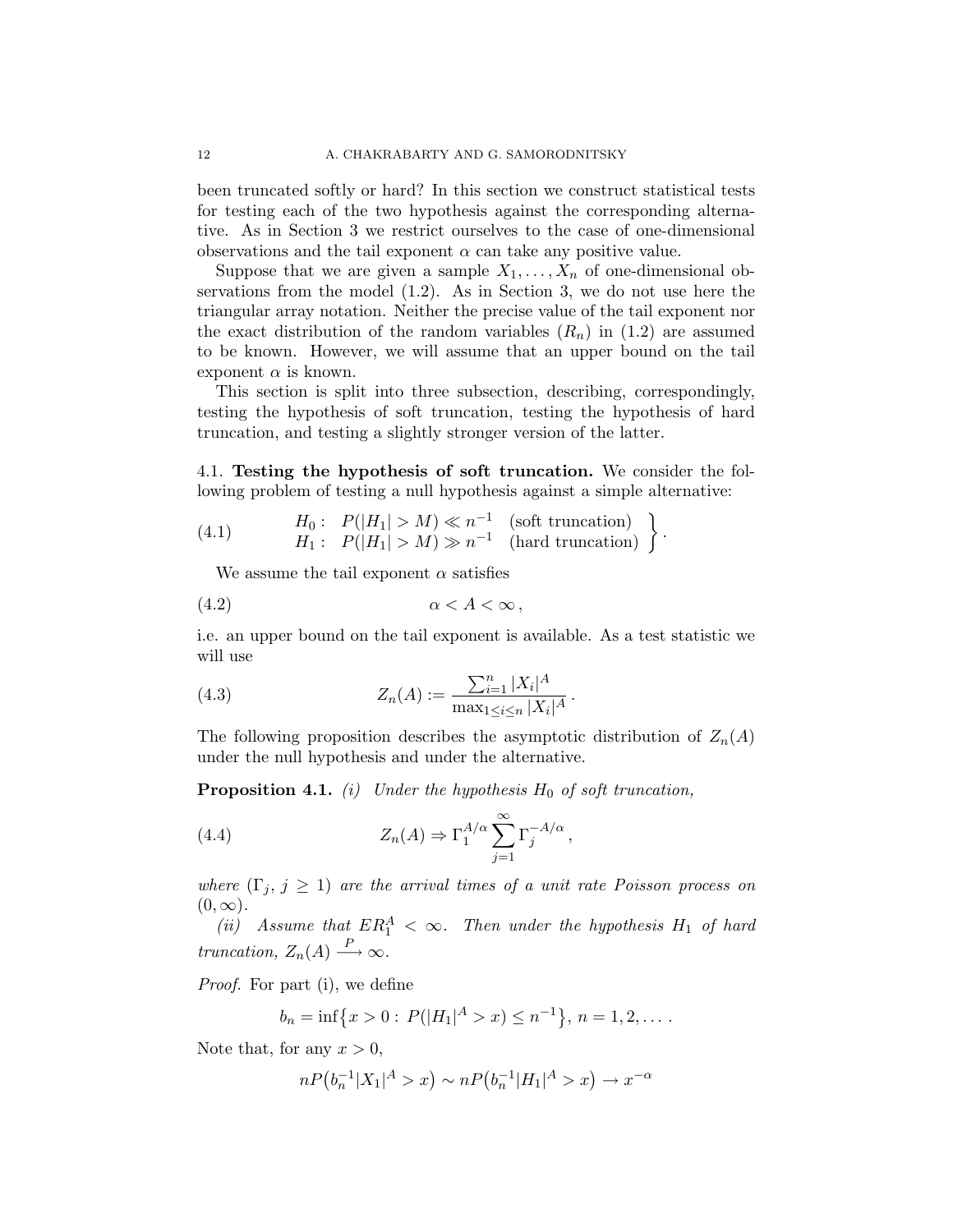as  $n \to \infty$ . It follows from Proposition 3.21 (page 154) in Resnick (1987) that we have the following weak convergence of a sequence of point processes on  $(0, \infty]$ :

(4.5) 
$$
N_n := \sum_{j=1}^n \delta_{b_n^{-1}|X_1|^A} \Rightarrow N := \sum_{j=1}^\infty \delta_{\Gamma_j^{-A/\alpha}}
$$

as  $n \to \infty$ . Here  $\delta_a$  is a point mass at a, and the weak convergence takes place in the space of Radon point measures on  $(0, \infty]$  endowed with the topology of vague convergence; see Section 3.4 in Resnick (1987). We would like to use the continuous mapping theorem to deduce  $(4.4)$  from  $(4.5)$ , but a preliminary truncation step is necessary.

For  $\varepsilon > 0$  we define

$$
Z_n(A; \varepsilon) := \frac{\sum_{i=1}^n |X_i|^A \mathbf{1}(b_n^{-1}|X_i|^A > \varepsilon)}{\max_{1 \le i \le n} |X_i|^A}
$$

.

Notice that  $Z_n(A; \varepsilon) = h(N_n)$ , where for a Radon point measure  $\eta = \sum_j \delta_{r_j}$ on  $(0, \infty]$ ,

$$
h(\eta) = \frac{\eta((\varepsilon, \infty])}{\max_j r_j}.
$$

It is standard (and easy) to check that  $h$  is continuous with probability 1 at the Poisson random measure  $N$  in  $(4.5)$ , so by the continuous mapping theorem,

$$
Z_n(A; \varepsilon) \Rightarrow \Gamma_1^{A/\alpha} \sum_{j=1}^{\infty} \Gamma_j^{-A/\alpha} \mathbf{1} (\Gamma_j^{-A/\alpha} > \varepsilon).
$$

Therefore, the convergence (4.4) will follow once we check that for every  $\delta > 0$ ,

(4.6) 
$$
\lim_{\varepsilon \to 0} \limsup_{n \to \infty} P(Z_n(A) - Z_n(A; \varepsilon) > \delta) = 0.
$$

To this end, notice that, for any  $0 < \theta < 1$  we can select  $\tau > 0$  so small that  $P(\max_{1 \leq i \leq n} |X_i|^A \leq \tau b_n) \leq \theta$  for all n large enough. Then, for all n large enough,

$$
P(Z_n(A) - Z_n(A; \varepsilon) > \delta) \leq \theta + \delta^{-1} E\left(\tau^{-1} b_n^{-1} \sum_{i=1}^n |X_i|^A \mathbf{1}(b_n^{-1} |X_i|^A \leq \varepsilon)\right)
$$
  

$$
= \theta + \delta^{-1} \tau^{-1} nb_n^{-1} E\left(|X_1|^A \mathbf{1}(b_n^{-1} |X_1|^A \leq \varepsilon)\right)
$$
  

$$
= \theta + \delta^{-1} \tau^{-1} nb_n^{-1} E\left(|H_1|^A \mathbf{1}(b_n^{-1} |H_1|^A \leq \varepsilon)\right)
$$
  

$$
\sim \theta + \delta^{-1} \tau^{-1} nb_n^{-1} \left((1 - \alpha/A)^{-1} (\varepsilon b_n) P(|H_1|^A > \varepsilon b_n)\right)
$$
  

$$
\sim \theta + \delta^{-1} \tau^{-1} nb_n^{-1} (1 - \alpha/A)^{-1} (\varepsilon b_n) (\varepsilon^{-\alpha/A} n^{-1})
$$
  

$$
= \theta + \delta^{-1} \tau^{-1} (1 - \alpha/A)^{-1} \varepsilon^{1-\alpha/A}.
$$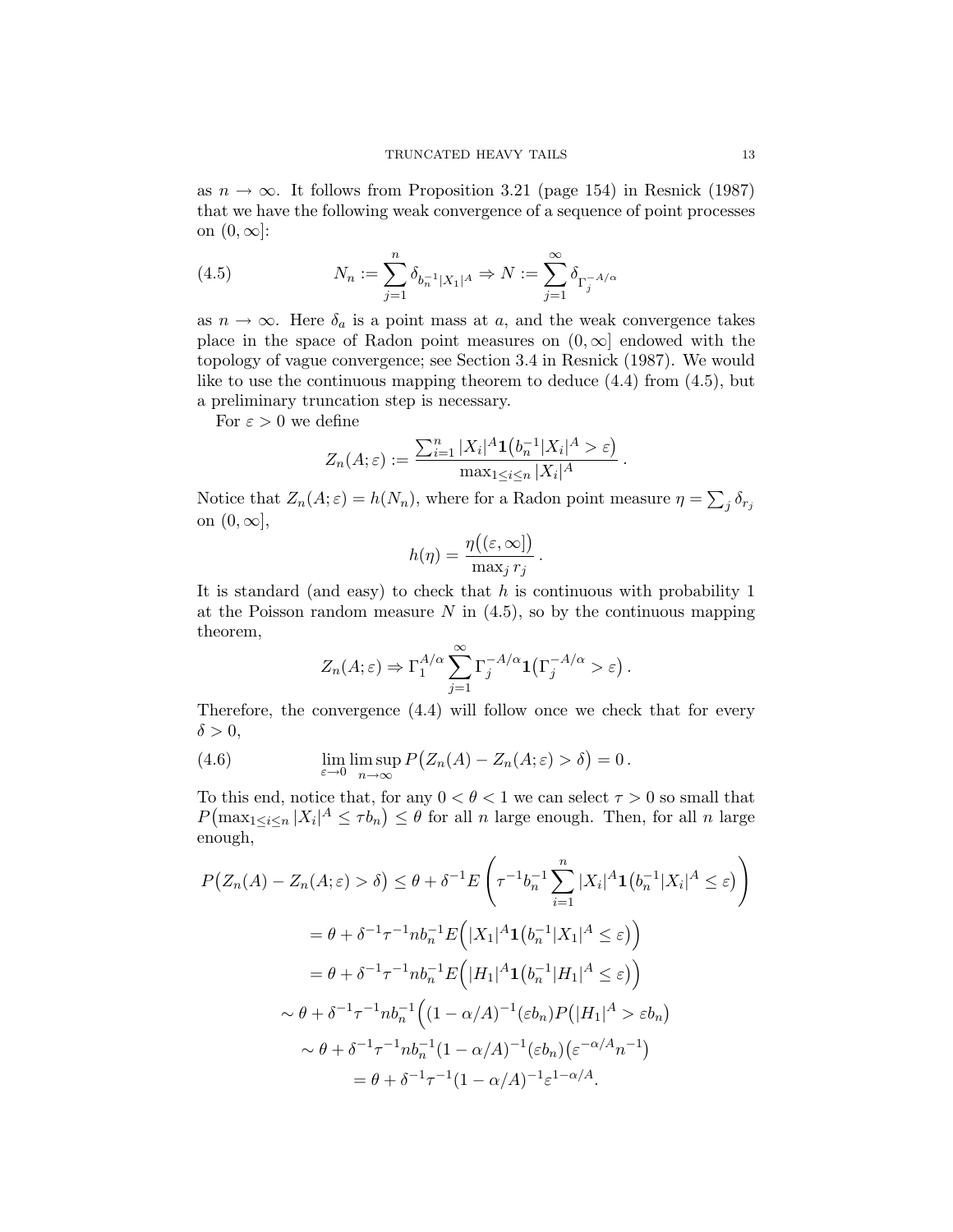where the second equality holds because of soft truncation, and the first asymptotic equivalence follows from the Karamata theorem. Since  $A > \alpha$ , we obtain (4.6) by first letting  $\varepsilon \to 0$  and then  $\theta \to 0$ . This completes the proof of part (i).

For part (ii), we start with observing that

$$
(4.7) \qquad \frac{\sum_{i=1}^{n} |X_i|^A}{n M_n^A P(|H_1| > M_n)} \ge \frac{\sum_{i=1}^{n} |H_i|^A \mathbf{1}(M_n/2 \le |H_i| \le M_n)}{n M_n^A P(|H_1| > M_n)}
$$

$$
\ge (M_n/2)^A \frac{\sum_{i=1}^{n} \mathbf{1}(M_n/2 \le |H_i| \le M_n)}{n M_n^A P(|H_1| > M_n)} \sim 2^{-A} (2^{\alpha} - 1)
$$

in probability. On the other hand, for some constant  $c > 0$ , by the assumption  $ER_1^A < \infty$ ,

$$
\max_{1 \le i \le n} |X_i|^A \le c\big(M_n^A + \max_{1 \le j \le n} R_j^A\big) = cM_n^A + o(1)n
$$

a.s. as  $n \to \infty$ . Since the truncation is hard, and  $A > \alpha$ , we see that

(4.8) 
$$
\frac{\max_{i=1,\dots,n} |X_i|^A}{n M_n^A P(|H_1| > M_n)} \to 0
$$

a.s. as  $n \to \infty$  as well. The claim of part (ii) follows from (4.7) and (4.8).  $\Box$ 

Based on Proposition 4.1, we suggest the following test for the problem  $(4.1).$ 

(4.9) reject  $H_0$  at significance level  $p \in (0,1)$  if  $Z_n(A) > c_p(\alpha/A)$ ,

with  $c_p(\theta)$  such that  $P(Z(\theta) > c_p(\theta)) = p$ , where for  $0 < \theta < 1$ ,

(4.10) 
$$
Z(\theta) = \Gamma_1^{1/\theta} \sum_{j=1}^{\infty} \Gamma_j^{-1/\theta}.
$$

The random variable  $Z(\theta)$  does not seem to have one of the standard distributions, and we are not aware of any previous studies of the distribution of  $Z(\theta)$ . The following proposition lists some of the properties of this distribution.

**Proposition 4.2.** The random variable  $Z(\theta)$  is an infinitely divisible random variable. It has a density with respect to the Lebesgue measure, and the Laplace transform

(4.11) 
$$
E e^{-\gamma Z(\theta)} = \left(1 + \gamma e^{\gamma} \int_0^1 e^{-\gamma x} x^{-\theta} dx\right)^{-1},
$$

 $\gamma > \gamma_0$ , where  $\gamma_0 < 0$  is the number satisfying

$$
1 + \gamma_0 e^{\gamma_0} \int_0^1 e^{-\gamma_0 x} x^{-\theta} dx = 0.
$$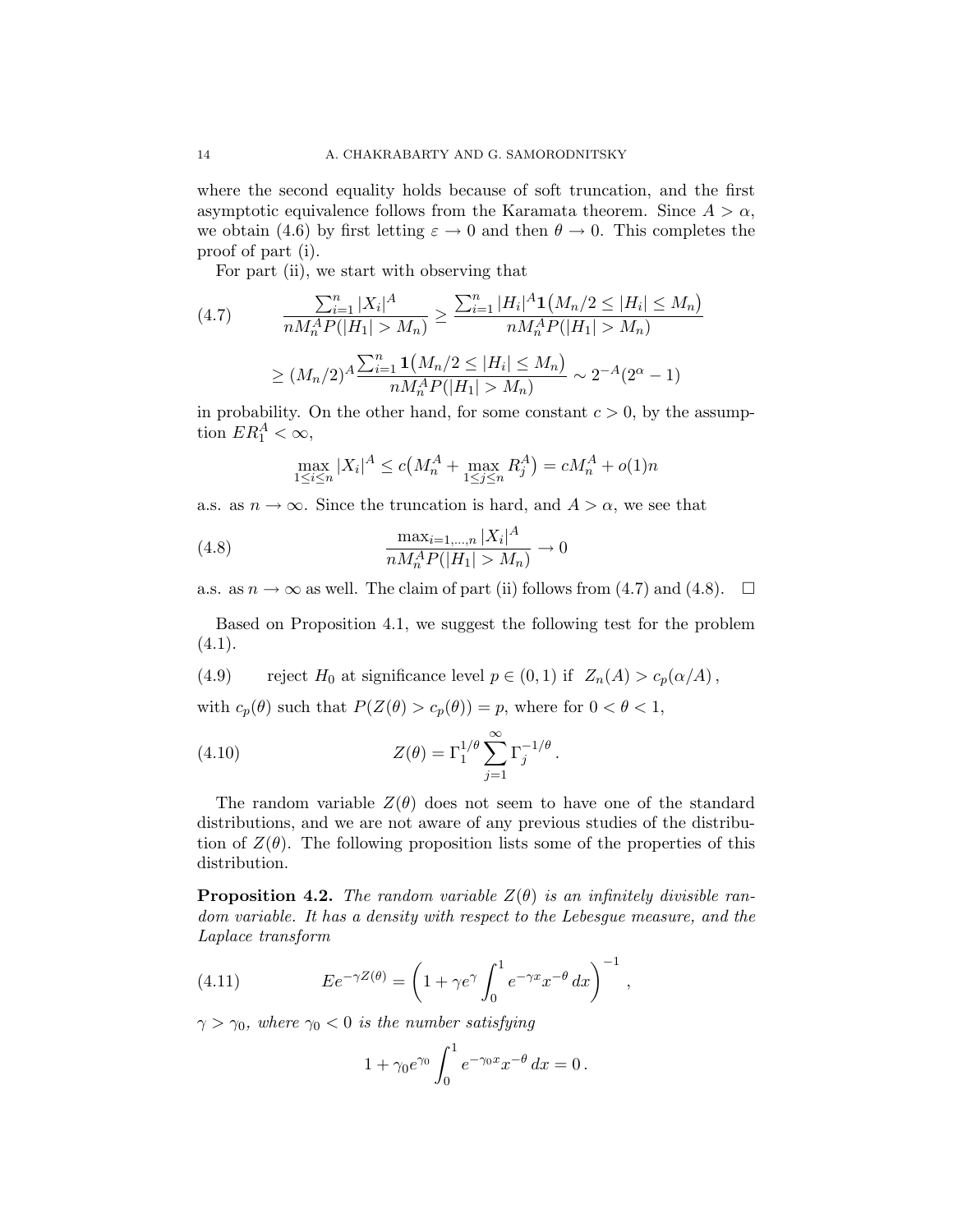*Proof.* For  $\delta > 0$  let

$$
W_{\delta} = \sum_{j=1}^{\infty} (\delta + \Gamma_j)^{-1/\theta}.
$$

Then  $W_{\delta}$  is an infinitely divisible random variable with the Laplace transform

$$
E e^{-\gamma W_{\delta}} = \exp \left\{-\int_0^{\delta^{-1/\theta}} \left(1 - e^{-\gamma y}\right) \theta y^{-(1+\theta)} dy\right\}
$$

for all  $\gamma \in \mathbb{R}$  because the Lévy measure of  $W_{\delta}$  has a compact support; see Rosiński (1990) and Sato (1999). Since

$$
Z(\theta) \stackrel{d}{=} 1 + T^{1/\theta} W_T
$$

where T is a standard exponential random variable independent of  $(\Gamma_j : j \geq j)$ 1 , it follows that

(4.12) 
$$
E e^{-\gamma Z(\theta)} = \int_0^{\infty} e^{-t} e^{-\gamma} E e^{-\gamma t^{1/\theta} W_t} dt
$$

$$
= e^{-\gamma} \int_0^{\infty} e^{-t} \exp \left\{-t \int_0^1 (1 - e^{-\gamma x}) \theta x^{-(1+\theta)} dx\right\} dt
$$

$$
= e^{-\gamma} \int_0^{\infty} \exp \left\{-t \left[e^{-\gamma} + \gamma \int_0^1 e^{-\gamma x} x^{-\theta} dx\right]\right\} dt
$$

via integration by parts. Since the exponent under the integral is positive if and only if  $\gamma > \gamma_0$ , we obtain (4.11). Additionally, it follows from (4.12) that

$$
(4.13) \t\t Z(\theta) \stackrel{d}{=} 1 + Y(T),
$$

where  $(Y(t), t \geq 0)$  is a subordinator satisfying

(4.14) 
$$
E e^{-\gamma Y(t)} = \exp \left\{-t \int_0^1 (1 - e^{-\gamma x}) \theta x^{-(1+\theta)} dx \right\}, \quad t \ge 0,
$$

independent of  $T$ . Since a Lévy process stopped at an independent infinitely divisible random time is, obviously, infinitely divisible, so is  $Z(\theta)$ . Furthermore, the characteristic function of  $Y(t)$  is integrable of the real line for every  $t > 0$ , so each  $Y(t)$  has a density, and then the same is true for any mixture of  $(Y(t))$ . Therefore,  $Z(\theta)$  has a density.

Even though we know, by Proposition 4.2, that the random variable  $Z(\theta)$ has a density, at present we do not know ways to compute this density. One possibility to estimate the critical values  $c_p(\alpha/A)$  to perform the test  $(4.9)$ , is as follows. For values of  $\alpha$  not too close to the upper bound A (or, equivalently, for the values of  $\theta$  not too close to 1), it is possible to estimate the critical values by the Monte-Carlo method, by truncating the the infinite series at a sufficiently large finite number of terms. Using  $N = 10^5$  number of terms in the series and generating the (truncated) random variable  $10<sup>5</sup>$ times, we have estimated the following quantiles, for a range of values  $\theta$ .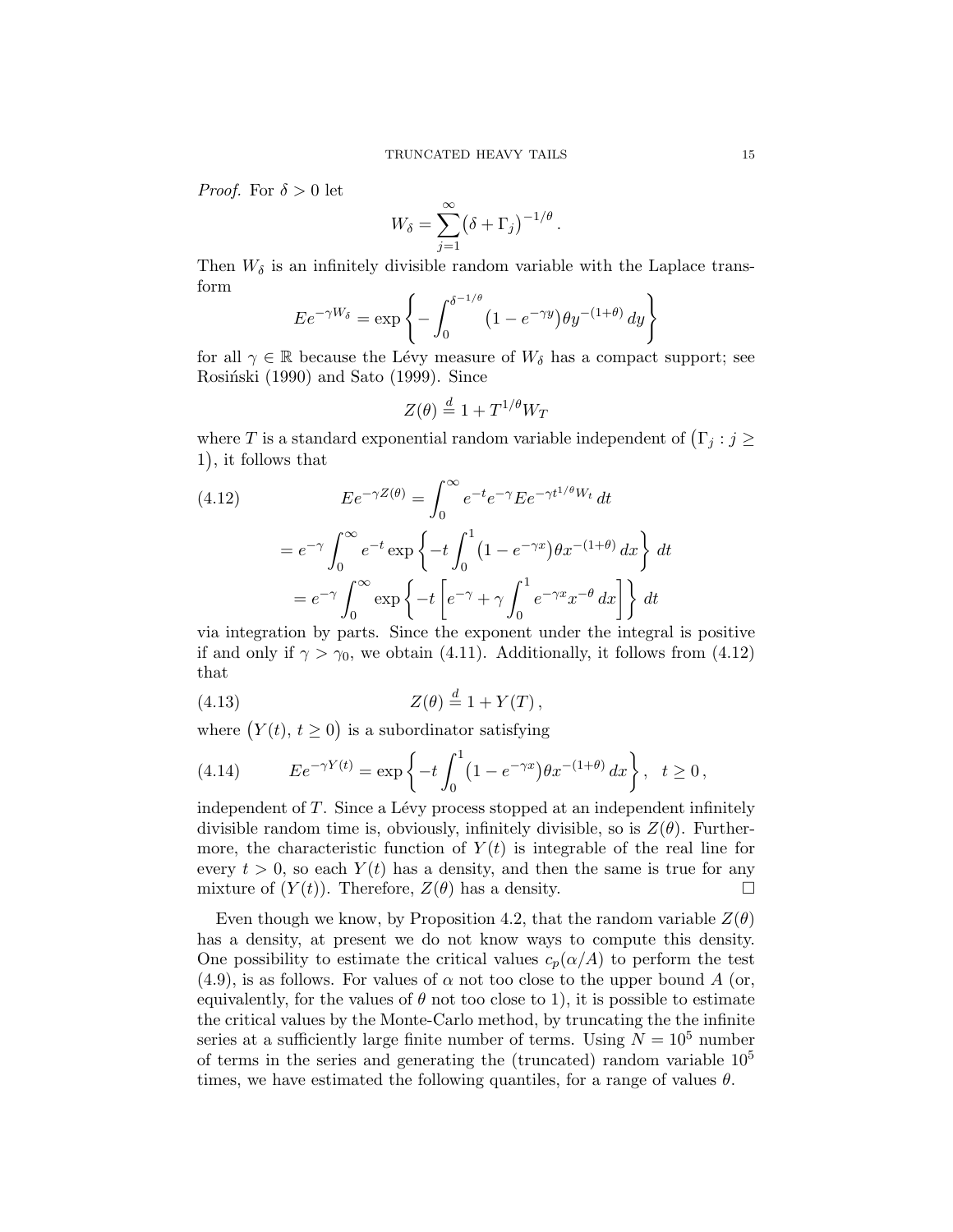| р    |     | $0.5\quad 0.6$                                                                          | 0.7 |
|------|-----|-----------------------------------------------------------------------------------------|-----|
| .05  |     |                                                                                         |     |
| .025 | 5.1 |                                                                                         |     |
| .01  |     | $\begin{array}{ccc} 4.3 & 5.8 & 8.2 \\ 5.1 & 6.9 & 9.8 \\ 6.2 & 8.4 & 12.1 \end{array}$ |     |

For  $\theta$  closer to 1, the rate of convergence of the truncated sum  $\sum_{j=1}^{N} \Gamma_j^{-1/\theta}$ j as  $N \to \infty$  is very slow, and in order to obtain upper bounds on the quantiles of the random variable  $Z(\theta)$  we used Proposition 4.2 as described below. Such upper bounds lead to conservative versions of the test (4.9). We use the exponential Markov inequality: for  $0 < r < -\gamma_0$ ,

$$
P(Z(\theta) \ge z) \le e^{-rz} E e^{rZ} = e^{-rz} \left( 1 - r e^{-r} \int_0^1 e^{rx} x^{-\theta} dx \right)^{-1},
$$

and estimate the integral from above by

$$
\int_0^1 e^{rx} x^{-\theta} dx \le e^{r/k} \frac{k^{\theta-1}}{1-\theta} + \frac{1}{k} \sum_{j=2}^k e^{rj/k} \left(\frac{j-1}{k}\right)^{-\theta},
$$

k > 1. Using  $r = .05$  and  $k = 10^7$  we computed numbers  $\tilde{c}_p(\theta)$  satisfying

 $P(Z(\theta) \geq \tilde{c}_p(\theta)) \leq p$ .

These numbers  $\tilde{c}_p(\theta)$  are reported in the following table.

| $\theta_-$<br>р | 0.8 | 0.9                                                                                                           | 0.95 |
|-----------------|-----|---------------------------------------------------------------------------------------------------------------|------|
| .05             |     |                                                                                                               |      |
| .025            |     | $\begin{array}{cccc} 65.43 & 73.12 & 127.37 \\ 79.29 & 86.98 & 141.23 \\ 97.62 & 105.31 & 159.56 \end{array}$ |      |
| $\Omega$ 1      |     |                                                                                                               |      |

Since we are only assuming that the tail exponent  $\alpha$  has a known upper bound as in (4.2), but the exact value of  $\alpha$  may be unknown, a possible way to obtain a conservative estimate of the critical value  $c_p(\alpha/A)$  in (4.10) is to choose a number  $A_1 > A$  and use the statistic  $Z_n(A_1)$  instead of  $Z_n(A)$ in (4.3). By Proposition 4.1, under the null hypothesis, the test statistic converges weakly to  $Z(\alpha/A_1)$ , which is stochastically smaller than  $Z(A/A_1)$ , and we obtain a conservative test by modifying (4.9) as follows:

(4.15) reject  $H_0$  at significance level  $p \in (0,1)$  if  $Z_n(A_1) > c_p(A/A_1)$ .

4.2. Testing the hypothesis of hard truncation. In this subsection we consider the following problem of testing a null hypothesis against a simple alternative:

(4.16) 
$$
H_0: P(|H_1| > M) \gg n^{-1} \text{ (hard truncation)}
$$

$$
H_1: P(|H_1| > M) \ll n^{-1} \text{ (soft truncation)}
$$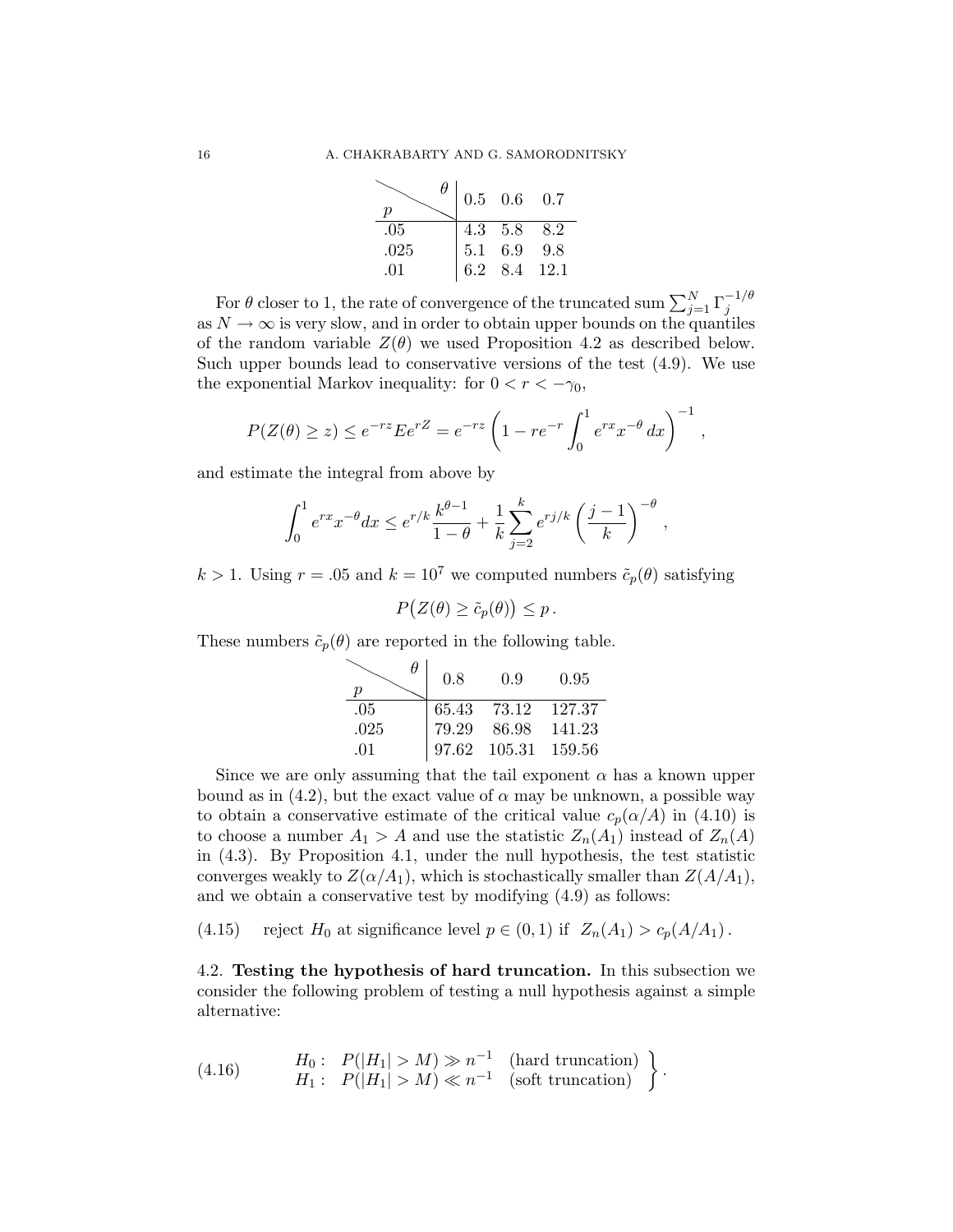We still assume that an upper bound  $(4.2)$  on the tail exponent is known. For a test statistic in this case we choose a number  $\gamma \in (0,1)$  and define

(4.17) 
$$
Z_n(A; \gamma) = \frac{\left(\sum_{j=1}^{\lfloor \gamma n \rfloor} (-1)^j X_j^{\langle A/2 \rangle} \right)^2}{\sum_{j=\lfloor \gamma n \rfloor+1}^n |X_j|^A}.
$$

Here  $a^{(b)} = |a|^{b}$ sign(a) for real a, b is the signed power. The asymptotic distribution of  $Z_n(A; \gamma)$  under the null hypothesis and under the alternative in (4.16) is described in Proposition 4.3 below. Recall the standard notation of  $S_{\alpha}(\sigma, \beta, \mu)$  for (the distribution of) an  $\alpha$ -stable random variable with the scale  $\sigma$ , skewness  $\beta$  and location  $\mu$ ; see Samorodnitsky and Taqqu (1994). For a symmetric  $\alpha$ -stable random variable,  $\beta = \mu = 0$ . For a positive strictly  $\alpha$ -stable random variable with  $0 < \alpha < 1$ , one has  $\beta = 1$  and  $\mu = 0$ . Finally, for  $0 < \alpha < 2$ , let

$$
C_{\alpha} = \begin{cases} (\Gamma(1-\alpha)\cos(\pi\alpha/2))^{-1} & \text{if } \alpha \neq 1, \\ 2/\pi & \text{if } \alpha = 1, \end{cases}
$$

**Proposition 4.3.** (i) Assume that  $ER_1^{2A} < \infty$ . Then under the hypothesis  $H_0$  of hard truncation,

(4.18) 
$$
Z_n(A; \gamma) \Rightarrow C_1(\gamma) \chi_1^2,
$$

where  $C_1(\gamma) = 2\gamma/(1-\gamma)$ , and  $\chi_1^2$  is the standard chi-square random variable with one degree of freedom.

(ii) Under the hypothesis  $H_1$  of soft truncation,

(4.19) 
$$
Z_n(A; \gamma) \Rightarrow C_2(A; \gamma) \frac{S_1^2}{S_2},
$$

where

$$
C_2(A; \gamma) = \left(\frac{\gamma}{1 - \gamma} \frac{C_{\alpha/A}}{C_{2\alpha/A}}\right)^{A/\alpha}
$$

,

and  $S_1$  and  $S_2$  are independent random variables, such that  $S_1$  is a symmetric  $2\alpha/A$ -stable random variable with unit scale, and  $S_2$  is a positive strictly  $\alpha/A$ -stable random variable with unit scale.

Proof. The claim of part (i) will follow from the following two statements.

$$
(4.20) \quad \frac{1}{(nM_n^A P(|H_1| > M_n))^{1/2}} \sum_{j=1}^{\lfloor \gamma n \rfloor} (-1)^j X_j^{\langle A/2 \rangle} \Rightarrow \left(\frac{2A\gamma}{A - \alpha}\right)^{1/2} N(0, 1),
$$

and

(4.21) 
$$
\frac{1}{n M_n^A P(|H_1| > M_n)} \sum_{j=[\gamma n]+1}^n |X_j|^A \to \frac{A(1-\gamma)}{A-\alpha}
$$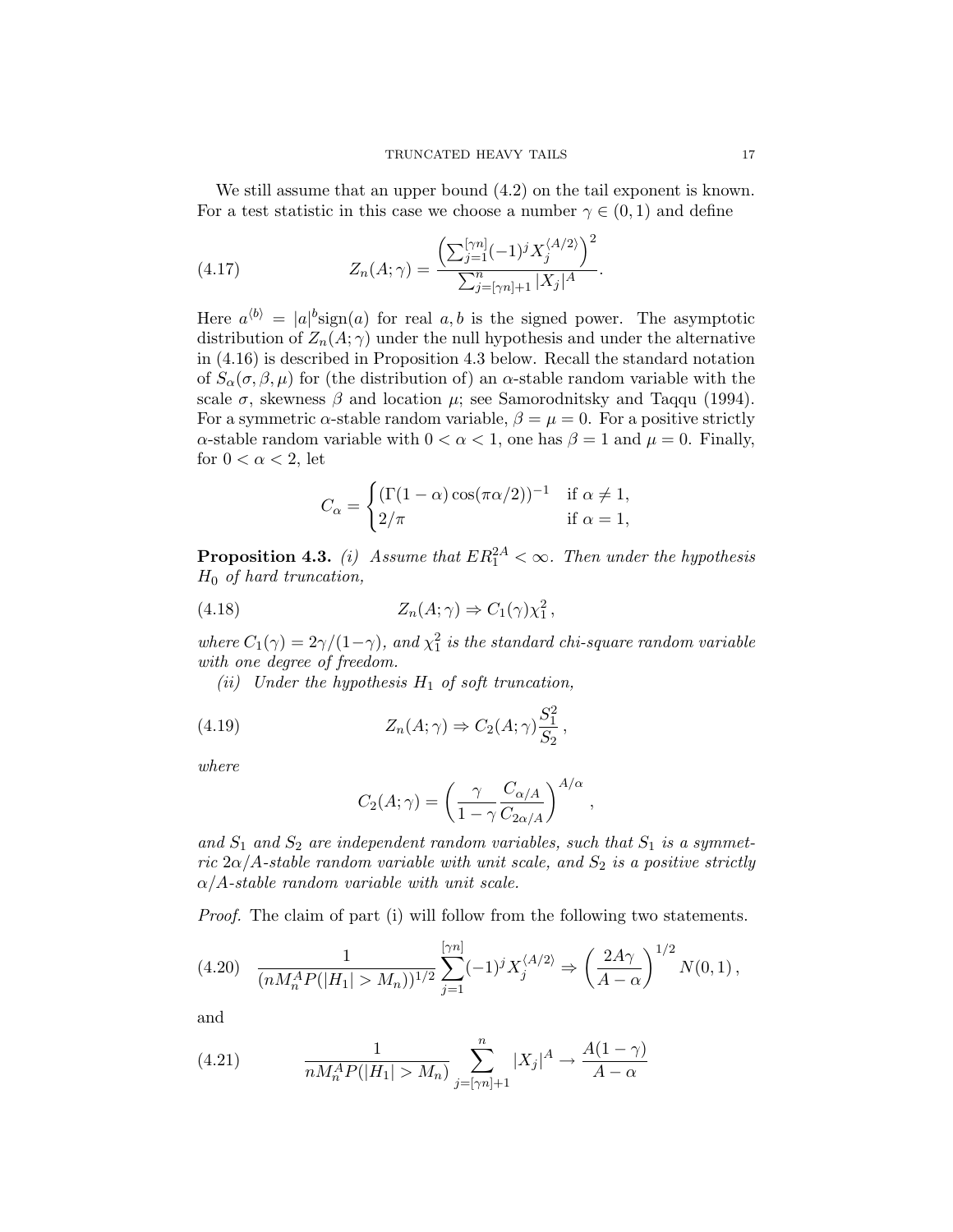in probability. We prove (4.21) first, and it is enough to show that

(4.22) 
$$
\frac{1}{n M_n^A P(|H_1| > M_n)} E\left(\sum_{j=[\gamma n]+1}^n |X_j|^A\right) \to \frac{A(1-\gamma)}{A-\alpha}
$$

and

(4.23) 
$$
\frac{1}{(nM_n^A P(|H_1| > M_n))^{2}} \text{Var}\left(\sum_{j=[\gamma n]+1}^n |X_j|^A\right) \to 0.
$$

Note that by the Karamata theorem,

$$
E\left(\sum_{j=[\gamma n]+1}^{n} |X_j|^A\right) \sim (1-\gamma)n E(|X_1|^A)
$$
  
=  $(1-\gamma)n \Big[ E(|H_1|^A \mathbf{1}(|H_1| \le M_n)) + E(M_n + R_1)^A P(|H_1| > M_n) \Big]$   
 $\sim (1-\gamma)n \Big[ \frac{\alpha}{A-\alpha} M_n^A P(|H_1| > M_n) + M_n^A P(|H_1| > M_n) \Big]$   
=  $(n M_n^A P(|H_1| > M_n)) \frac{A(1-\gamma)}{A-\alpha},$ 

proving (4.22). A similar calculation gives us

$$
\operatorname{Var}\left(\sum_{j=[\gamma n]+1}^{n} |X_j|^A\right) \sim (1-\gamma)n \operatorname{Var}(|X_1|^A)
$$
  

$$
\leq n E(|X_1|^{2A}) \sim (n M_n^{2A} P(|H_1| > M_n)) \frac{2A}{2A - \alpha},
$$

and (4.23) follows because the truncation is hard. Therefore, we have established (4.21).

In order to prove (4.20), note that the triangular array

$$
\tilde{X}_{nj} := H_j^{\langle A/2 \rangle} \mathbf{1}(|H_j|^{A/2} \le M_n^{A/2}) + \frac{H_j}{|H_j|} (M_n^{A/2} + R_j^{A/2}) \mathbf{1}(|H_j|^{A/2} > M_n^{A/2}),
$$

 $j = 1, \ldots, n, n = 1, 2, \ldots$ , satisfies the assumptions of Theorem 2.2 (with  $\alpha$ replaced by  $2\alpha/A$ ), and, therefore,

$$
\frac{1}{(nM_n^A P(|H_1| > M_n))^{1/2}} \left( \sum_{j=1}^n \tilde{X}_{nj} - E\left(\sum_{j=1}^n \tilde{X}_{nj}\right) \right) \Rightarrow \left(\frac{2A}{A - \alpha}\right)^{1/2} N(0, 1).
$$

The random variables  $(X_i^{\langle A/2 \rangle})$  $j_j^{(A/2)}$  form a somewhat different triangular array, namely

$$
X_{nj}^{\langle A/2 \rangle} = H_j^{\langle A/2 \rangle} \mathbf{1} \left( |H_j|^{A/2} \le M_n^{A/2} \right) + \frac{H_j}{|H_j|} (M_n + R_j)^{A/2} \mathbf{1} \left( |H_j|^{A/2} > M_n^{A/2} \right),
$$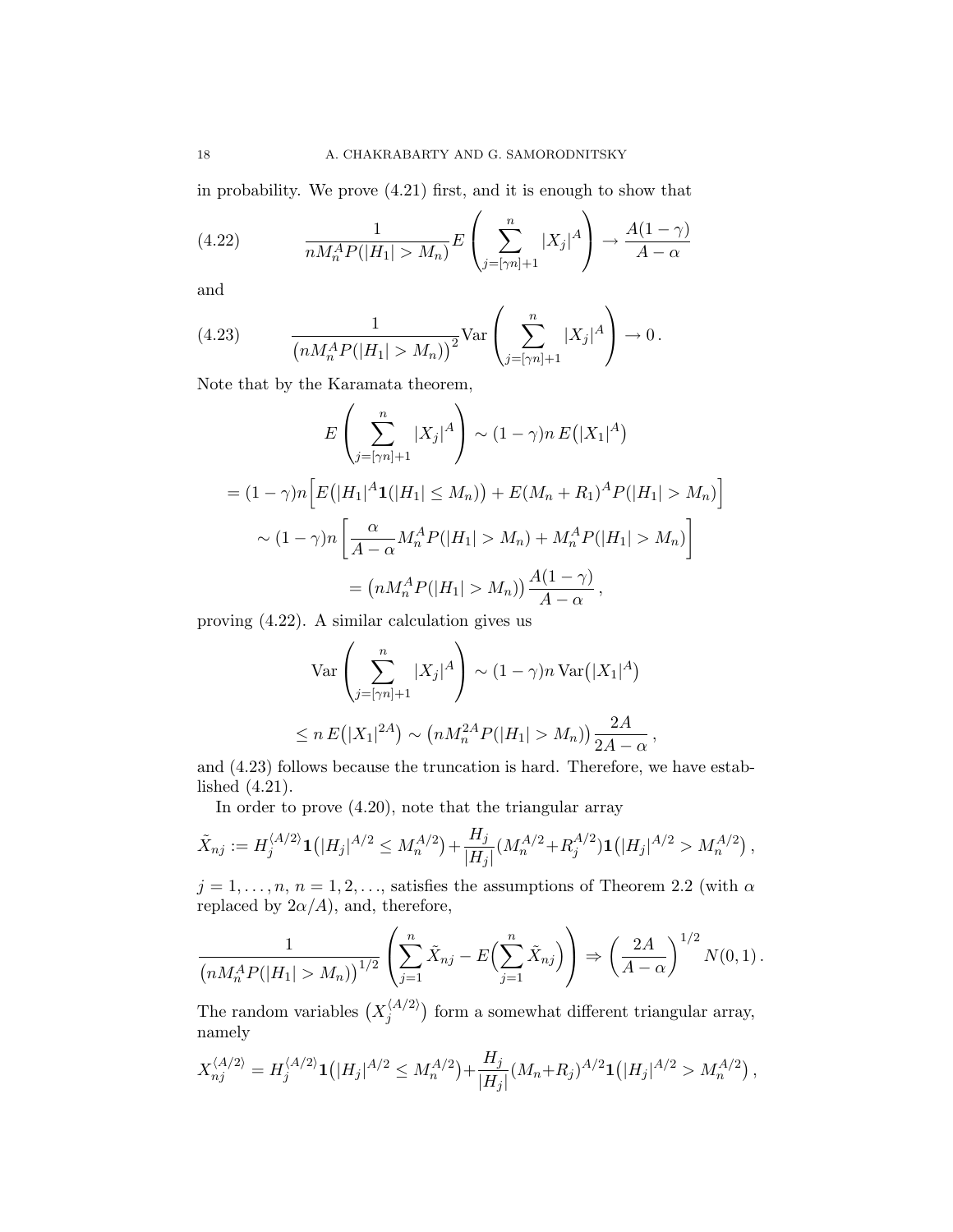$j = 1, \ldots, n, n = 1, 2, \ldots$ , but an inspection of the proof of Theorem 2.2 shows that the argument applies equally well to the latter triangular array, so that

$$
\frac{1}{(nM_n^A P(|H_1| > M_n))^{1/2}} \left( \sum_{j=1}^n X_{nj}^{\langle A/2 \rangle} - E \left( \sum_{j=1}^n X_{nj}^{\langle A/2 \rangle} \right) \right)
$$
  

$$
\Rightarrow \left( \frac{2A}{A - \alpha} \right)^{1/2} N(0, 1).
$$

In particular, (extending the length of the rows of the triangular array) we see that

$$
\frac{1}{(nM_n^A P(|H_1| > M_n))^{1/2}} \left( \sum_{j=1}^n X_{nj}^{\langle A/2 \rangle} - \sum_{j=n+1}^{2n} X_{nj}^{\langle A/2 \rangle} \right)
$$

$$
\Rightarrow \left( \frac{4A}{A - \alpha} \right)^{1/2} N(0, 1).
$$

Replacing *n* with  $\lfloor n\gamma/2 \rfloor$ , we obtain (4.20) and, hence, finish the proof of part (i).

For part (ii), we define

$$
b_n = \inf\{x > 0 : P(|H_1|^{A/2} > x) \le n^{-1}\}, n = 1, 2, \dots
$$

Then for some centering sequence  $(c_n)$  we have

$$
b_n^{-1} \left( \sum_{j=1}^n H_j^{\langle A/2 \rangle} - c_n \right) \Rightarrow Y
$$

with Y having a  $S_{2\alpha/A}(\sigma,\beta,\mu)$  distribution with  $\sigma^{2\alpha/A} = (C_{2\alpha/A})^{-1}$  and some  $\beta, \mu$ ; see Feller (1971). Because of the soft truncation, the triangular array  $(X_{nj}^{\langle A/2 \rangle})$  satisfies Theorem 2.1, and so

$$
b_n^{-1} \left( \sum_{j=1}^n X_{nj}^{\langle A/2 \rangle} - c_n \right) \Rightarrow Y
$$

with the same  $Y$ . Extending the rows of the triangular array gives us

$$
b_n^{-1} \left( \sum_{j=1}^n X_{nj}^{\langle A/2 \rangle} - \sum_{j=n+1}^{2n} X_{nj}^{\langle A/2 \rangle} \right) \Rightarrow \left( \frac{2}{C_{2\alpha/A}} \right)^{A/(2\alpha)} S_1,
$$

where  $S_1$  is a symmetric  $2\alpha/A$ -stable random variable with unit scale. Replacing *n* with  $\lfloor n\gamma/2 \rfloor$  we obtain

(4.24) 
$$
\sum_{j=1}^{[\gamma n]} (-1)^j X_j^{\langle A/2 \rangle} \Rightarrow \left(\frac{\gamma}{C_{2\alpha/A}}\right)^{A/(2\alpha)} S_1.
$$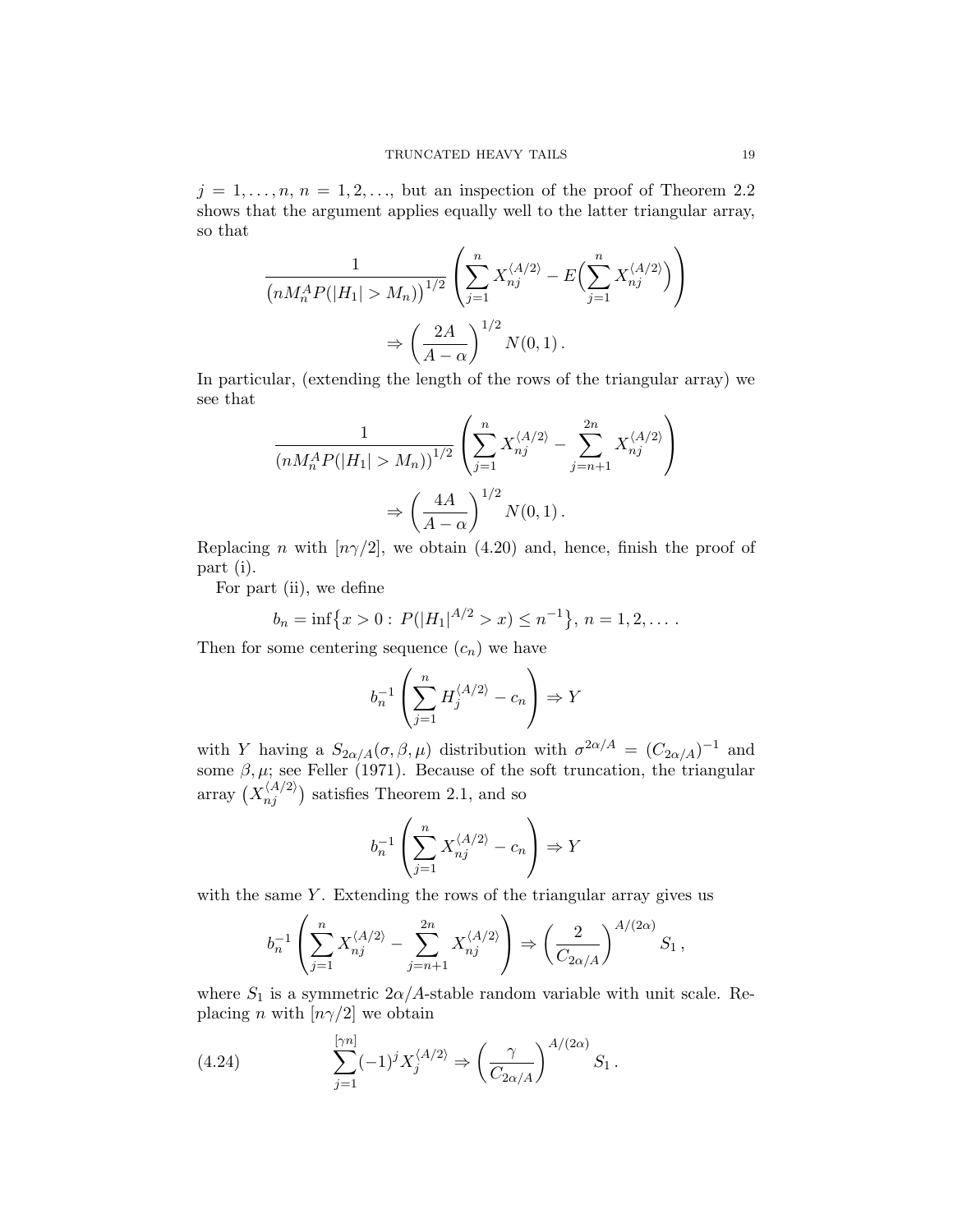Next, we also have

$$
b_n^{-2} \sum_{j=1}^n |H_j|^A \Rightarrow \left(\frac{1}{C_{\alpha/A}}\right)^{A/\alpha} S_2,
$$

where  $S_2$  is a positive strictly  $\alpha/A$ -stable random variable with unit scale; see once again Feller (1971). As before, because of the soft truncation, Theorem 2.1 applies, and we obtain

$$
b_n^{-2} \sum_{j=1}^n |X_{nj}|^A \Rightarrow \left(\frac{1}{C_{\alpha/A}}\right)^{A/\alpha} S_2.
$$

Replacing *n* with  $(1 - \gamma)n$ , shows that

(4.25) 
$$
b_n^{-2} \sum_{j=[\gamma n]+1}^n |X_j|^A \Rightarrow \left(\frac{1-\gamma}{C_{\alpha/A}}\right)^{A/\alpha} S_2.
$$

Since the numerator and the denominator of the statistic  $Z_n(A; \gamma)$  in (4.17) are independent, the claim of part (ii) of the proposition follows from (4.24) and  $(4.25)$ .

Interestingly, the asymptotic distribution of the test statistic  $Z_n(A; \gamma)$ , under the null hypothesis, does not depend on the choice of the parameter A (as long as it an upper bound on the tail exponent  $\alpha$ ). Furthermore, under the null hypothesis this asymptotic distribution of the test statistic is light-tailed (e.g. some exponential moments are finite). On the other hand, the asymptotic distribution of the test statistic under the alternative is, clearly, heavy tailed, as even the second moment is infinite. Therefore, a reasonable test will reject the null hypothesis in favor of the alternative if the test statistic is too large. That is, we suggest the following test for the problem (4.16).

(4.26) reject H<sub>0</sub> at significance level  $p \in (0,1)$  if  $Z_n(A; \gamma) > \frac{2\gamma}{1}$  $\frac{27}{1-\gamma}c_p,$ 

with  $c_p$  such that  $P(\chi_1^2 > c_p) = p$ .

4.3. Testing a stronger version of the hypothesis of hard truncation. The test statistics  $Z_n(A; \gamma)$  we used in the previous subsection for the problem (4.16) has a nondegenerate asymptotic distribution under both the null hypothesis and the alternative. This restricts the sensitivity of the resulting test. In order to obtain a more sensitive test we strengthen the null hypothesis. Specifically, in this subsection we consider the following problem of testing a null hypothesis against a simple alternative:

(4.27) 
$$
H_0: n^{1-\epsilon}P(|H_1| > M) \gg 1 \nH_1: nP(|H_1| > M) \ll 1
$$

where  $\epsilon$  is a fixed number in  $(0, 1)$ .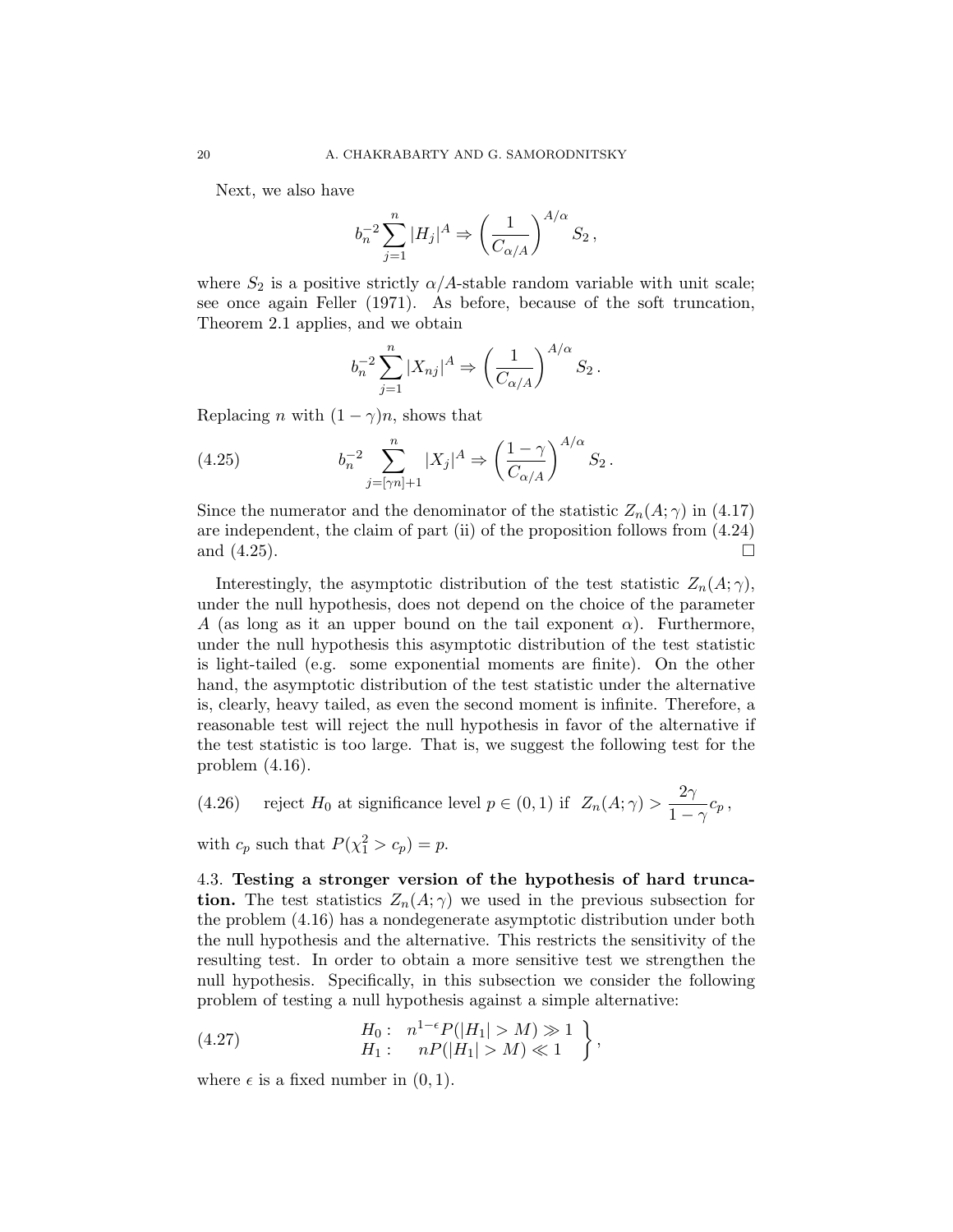For this problem one can use the same test statistic  $Z_n(A)$  defined in (4.3) as we used for the problem (4.1) of testing the hypothesis of soft truncation. Proposition 4.1 tells us that this test statistic diverges in probability to infinity under the hypothesis of hard truncation. The strengthened hypothesis of hard truncation in (4.27) allows us to quantify how fast this divergence takes place. This, in turn, can be used to build a test. The asymptotic distribution of  $Z_n(A)$  under the hypothesis of soft truncation is described in Proposition 4.1. The next result provides an asymptotic distributional lower bound on the test statistic under the null hypothesis in the problem (4.27). As in the previous subsections, we assume that an upper bound (4.2) on the tail exponent is known.

**Proposition 4.4.** Assume that  $ER_1^{2A} < \infty$ . Then under the strengthened hypothesis  $H_0$  of hard truncation,

(4.28) 
$$
\liminf_{n \to \infty} P\left(n^{-\epsilon/2} Z_n(A) > x\right) \ge e^{-x^2}
$$

for every  $x > 0$ .

Proof. In the notation of the triangular array (1.2), consider the binomial random variable  $N_n = \sum_{j=1}^n \mathbf{1}(|H_j| > M_n)$ . The strengthened hypothesis of hard truncation implies that  $P(N_n \geq n^{\epsilon}) \to 1$  as  $n \to \infty$ . Notice that, on an event of probability increasing to 1,

$$
Z_n(A) \ge \frac{\sum_{j=1}^n (M_n + R_j)^A \mathbf{1}(|H_j| > M_n)}{\max_{j=1,\dots,n} (M_n + R_j)^A \mathbf{1}(|H_j| > M_n)}
$$
  

$$
\ge \frac{\sum_{j=1}^n R_j^A \mathbf{1}(|H_j| > M_n)}{\max_{j=1,\dots,n} R_j^A \mathbf{1}(|H_j| > M_n)}.
$$

Therefore, for  $x > 0$ , using the assumption  $ER_1^{2A} < \infty$ , we have

$$
\liminf_{n \to \infty} P\left(n^{-\epsilon/2} Z_n(A) > x\right) \ge \liminf_{n \to \infty} P\left(\max_{j=1,\dots,N_n} R_j^A < n^{-\epsilon/2} N_n \frac{ER_1^A}{2} x^{-1}\right)
$$
\n
$$
\ge \liminf_{n \to \infty} E\left[\left(1 - \frac{x^2}{N_n}\right)^{N_n} \mathbf{1}\left(N_n \ge n_{\epsilon}\right)\right] \to e^{-x^2},
$$
\nas required.

Proposition 4.4 tells us that under the hypothesis  $H_0$ ,  $n^{-\epsilon/2}Z_n(A)$  is, asymptotically, stochastically larger than the square root of the standard exponential random variable (independently of the parameter  $A$ ). Therefore, we suggest the following test for the problem (4.27). (4.29)

reject  $H_0$  at significance level  $p \in (0,1)$  if  $Z_n(A) \leq |\log(1-p)|$  $^{1/2}n^{\epsilon/2}$  .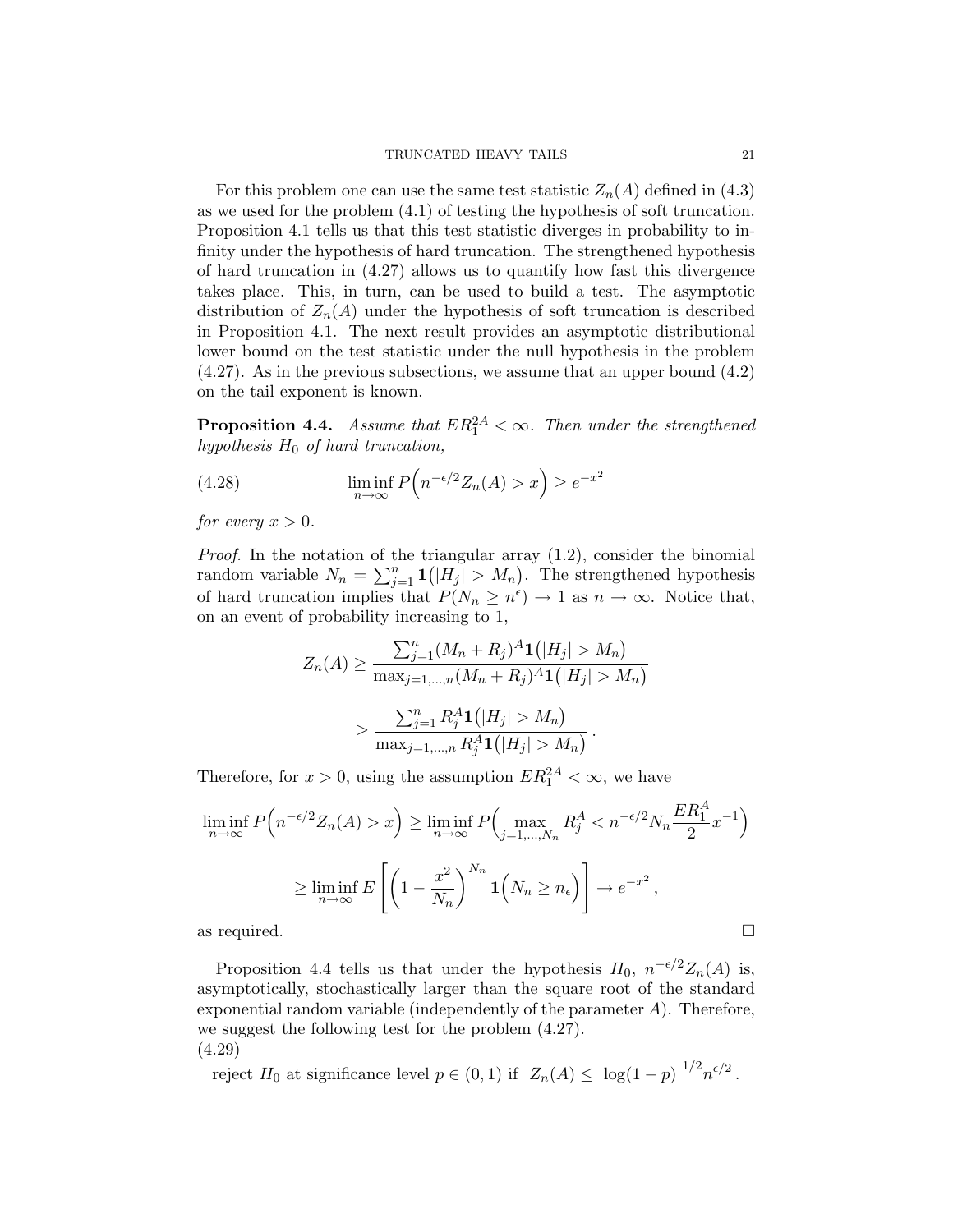

Figure 1. Think Times - the entire data set

# 5. Think Times and Object Sizes data: soft truncation or heavy truncation?

In this section we applied the statistical methods of Section 4 to two data sets. One data set contains "think times", or delays (in microseconds) between successive request/response exchanges between hosts using a TCP connection. The second data set contains the sizes (in bytes) of objects (files, HTTP responses, email messages, etc.) transferred on TCP connections. Both data sets were acquired by monitoring between 1:30 PM and 2:30 PM on July 24, 2006, the communication links connecting the site of a large commercial enterprize to the Internet. Both data sets exhibit visual evidence of heavy tails, and the Hill estimator confirms that (see below). Our goal is to check if the data sets show statistical evidence of soft or mild truncation of heavy tails.

5.1. Think Times. This data sets contains  $2.1 \times 10^7$  observations which are plotted on Figure 1.

Clearly, the nature of this data set changes over time, and the nature of truncation of heavy tails may potentially change as well. In order to study this effect we have broken the data set into four pieces, with corresponding ranges  $[0.11 \times 10^7, 0.64 \times 10^7]$ ;  $[0.8 \times 10^7, 1.6 \times 10^7]$ ;  $[1.7 \times 10^7, 1.9 \times 10^7]$ and  $[1.95 \times 10^7, 2.1 \times 10^7]$ . The individual pieces are plotted on Figure 2

The structure of the 4 individual pieces appears to be more stable than that of the entire data sets, and we proceed to analyze each piece separately. To do that, we first ran the Hill estimator with random  $k$  given in  $(3.4)$ on the first half of each of the 4 pieces. The estimation was conducted using  $\beta$ ,  $\gamma = 0.3, 0.4, 0.5, 0.6, 0.7$  and conservative upper bounds for  $\alpha$  were obtained; these are presented in the following table.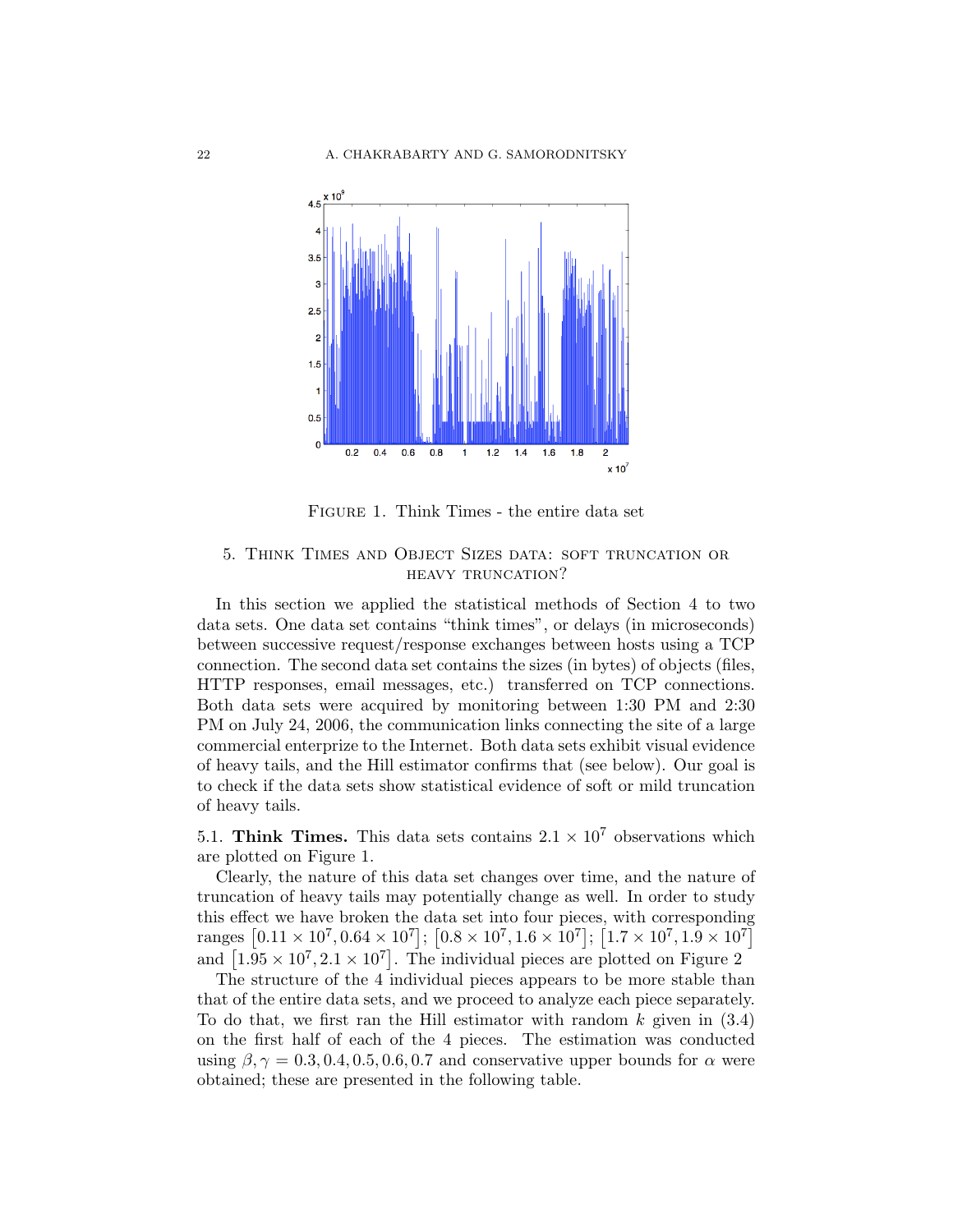### TRUNCATED HEAVY TAILS 23



Figure 2. Think Times - the different pieces

| piece |      |
|-------|------|
|       | 3.02 |
| ۰,    | 2.30 |
| 3     | 0.85 |
|       | 2.24 |

We then proceeded to use the second halves of each piece of the Think Times data set to test for soft and hard truncations.

Testing the hypothesis of soft truncation. The test statistic  $Z_n(A_1)$  of Section 4.1 was computed for various values of  $A_1$  larger than  $A$ . The results are reported in the following table.

| $A/A_1$ | piece 1 | piece 2 | piece 3 | piece 4 |
|---------|---------|---------|---------|---------|
| 0.5     | 31.43   | 5.81    | 154.05  | 3.57    |
| 0.6     | 51.59   | 7.99    | 205.37  | 4.72    |
| 0.7     | 77.39   | 10.74   | 271.27  | 6.11    |
| 0.8     | 108.08  | 14.20   | 361.74  | 7.81    |
| 0.9     | 142.78  | 18.57   | 491.31  | 9.91    |
| 0.95    | 161.38  | 21.16   | 576.73  | 11.13   |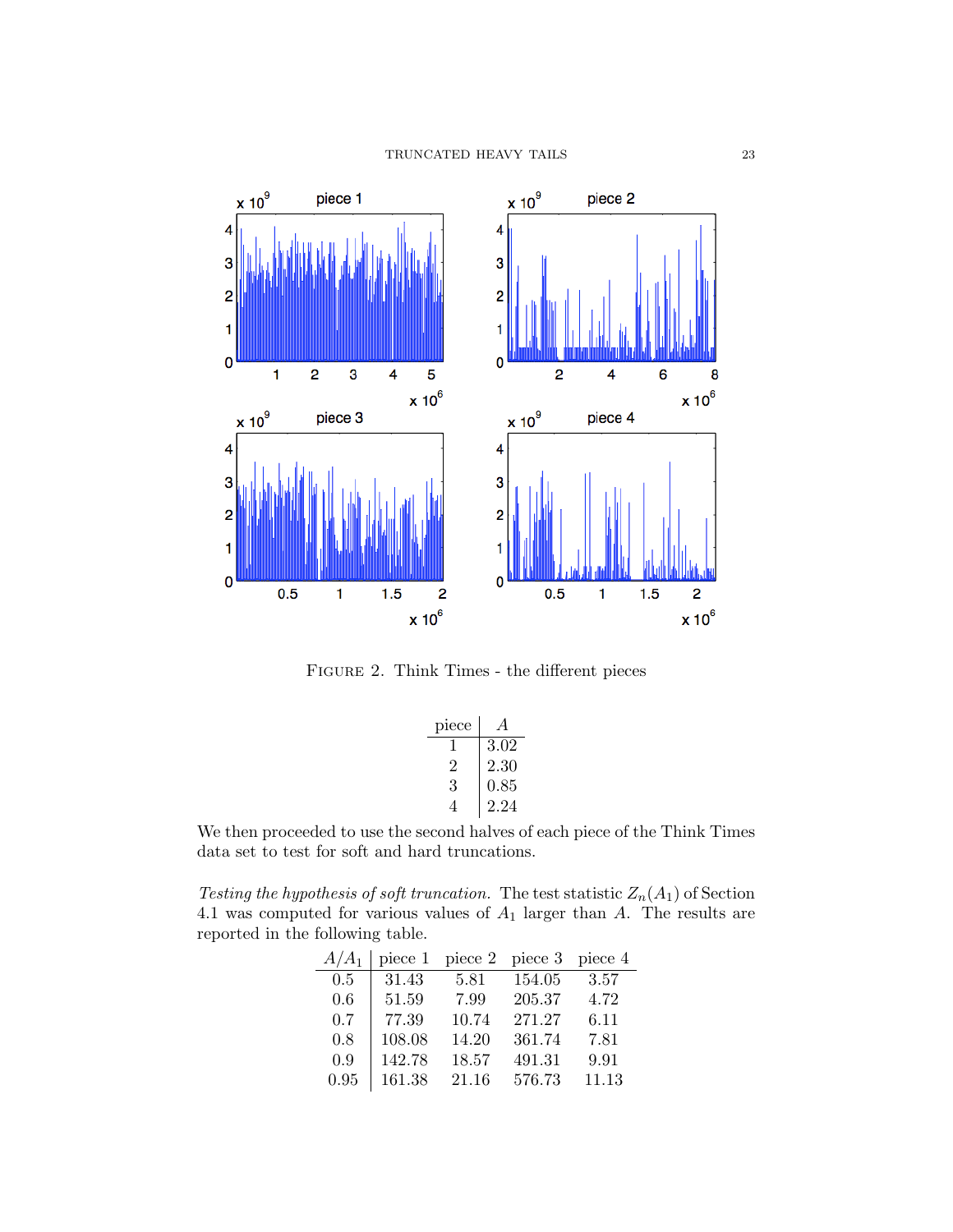Comparing the resulting values of the test statistic with the corresponding quantiles (or their upper bounds) of  $Z(A/A_1)$ , it is clear that the null hypothesis of soft truncation can be rejected for pieces 1 and 3. For piece 2, there is some evidence against the null hypothesis of hard truncation, while for piece 4 no such evidence exists.

Testing the hypothesis of hard truncation. The test statistic  $Z_n(A; \gamma)$  of Section 4.2 was computed for various values of  $\gamma$ . The resulting p-values are reported in the following table.

| $\gamma$ | piece 1 | piece 2 | piece 3 | piece 4 |
|----------|---------|---------|---------|---------|
| 0.1      | 0.85    | 0.72    | 0.88    | 0.33    |
| 0.2      | 0.83    | 0.98    | 0.38    | 0.57    |
| 0.3      | 0.97    | 0.99    | 0.79    | 0.68    |
| 0.4      | 0.94    | 0.68    | 0.39    | 0.43    |
| 0.5      | 0.83    | 0.63    | 0.94    | 0.47    |
| 0.6      | 0.97    | 0.89    | 0.83    | 0.27    |
| 0.7      | 0.91    | 0.88    | 0.87    | 0.40    |
| 0.8      | 0.64    | 0.85    | 0.80    | 0.33    |
| 0.9      | 0.70    | 0.37    | 0.85    | 0.40    |

Clearly, the the hypothesis of hard truncation cannot be rejected for any of the four pieces.

Testing a stronger version of the hypothesis of hard truncation. The test statistics  $Z_n(A)$  of Section 4.3 was computed and the corresponding p-values calculated for various values of  $\epsilon.$  These are listed in the following table.

| $\epsilon$ |      | piece $1$ piece $2$ piece $3$ |      | piece 4 |
|------------|------|-------------------------------|------|---------|
| 0.1        | 1.00 | 1.00                          | 1.00 | 1.00    |
| 0.2        | 1.00 | 1.00                          | 1.00 | 1.00    |
| 0.3        | 1.00 | 1.00                          | 1.00 | 0.91    |
| 0.4        | 1.00 | 0.73                          | 1.00 | 0.45    |

It is clear that even the stronger version of the hypothesis of hard truncation cannot be rejected.

5.2. Object Sizes. This data set contains  $2.2 \times 10^7$  observations. It is plotted in Figure 3. It does not appear that the nature of the observations changes with time, so we applied our statistical tests to the entire data set. After running the Hill estimator with random k and parameters  $\beta$  and  $\gamma$  as above, on the first half of the data set, we obtained a conservative upper bound on the value of the tail exponent  $\alpha$ ; this turned out to be  $A = 1.69$ . We used the second half of the Object Sizes data set to test for soft and hard truncations.

Testing the hypothesis of soft truncation. We evaluated the test statistic  $Z_n(A_1)$  of Section 4.1 for a range of values of  $A_1$  larger than A. The results are reported in the following table.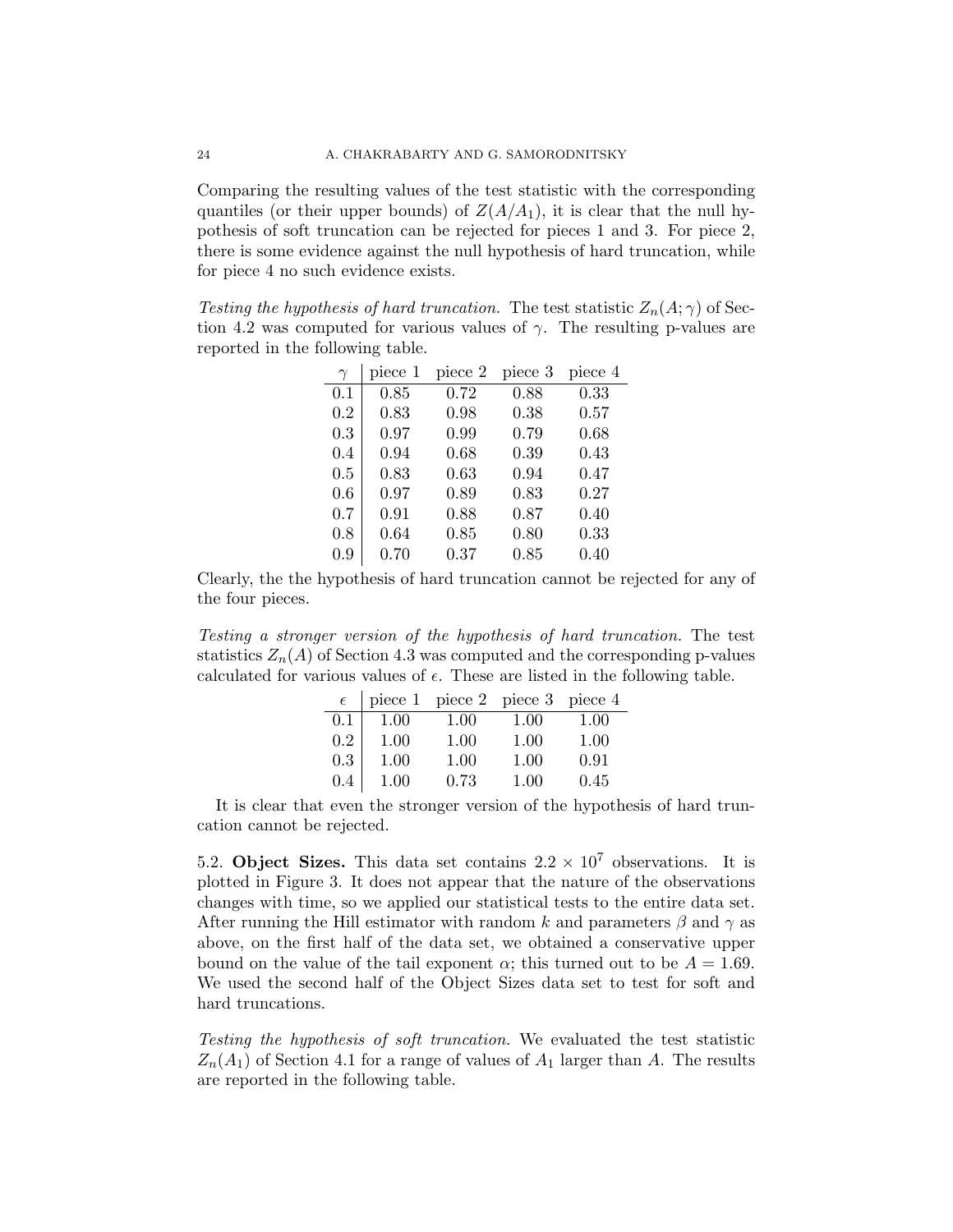

Figure 3. Data on Object Sizes

| $A/A_1$    | $Z_n(A_1)$ |
|------------|------------|
| 0.5        | 1.75       |
| $0.6\,$    | $2.32\,$   |
| $0.7\,$    | 3.09       |
| $0.8\,$    | $4.10\,$   |
| 0.9        | 5.42       |
| $\rm 0.95$ | 6.23       |

Comparing these with the corresponding quantiles (or their upper bounds) of  $Z(A/A_1)$ , we see that the hypothesis of soft truncation cannot be rejected.

Testing the hypothesis of hard truncation. We evaluated the test statistic  $Z_n(A; \gamma)$  of Section 4.2 for various values of  $\gamma$ , and the obtained p-values are reported in the following table.

| ΄ γ      | p-value  |
|----------|----------|
| 0.1      | 0.50     |
| $0.2\,$  | $0.36\,$ |
| 0.3      | 0.73     |
| 0.4      | 0.77     |
| 0.5      | 0.95     |
| 0.6      | 0.94     |
| 0.7      | 0.94     |
| $_{0.8}$ | 0.97     |
| 0.9      | ${0.72}$ |

The null hypothesis of hard truncation cannot be rejected.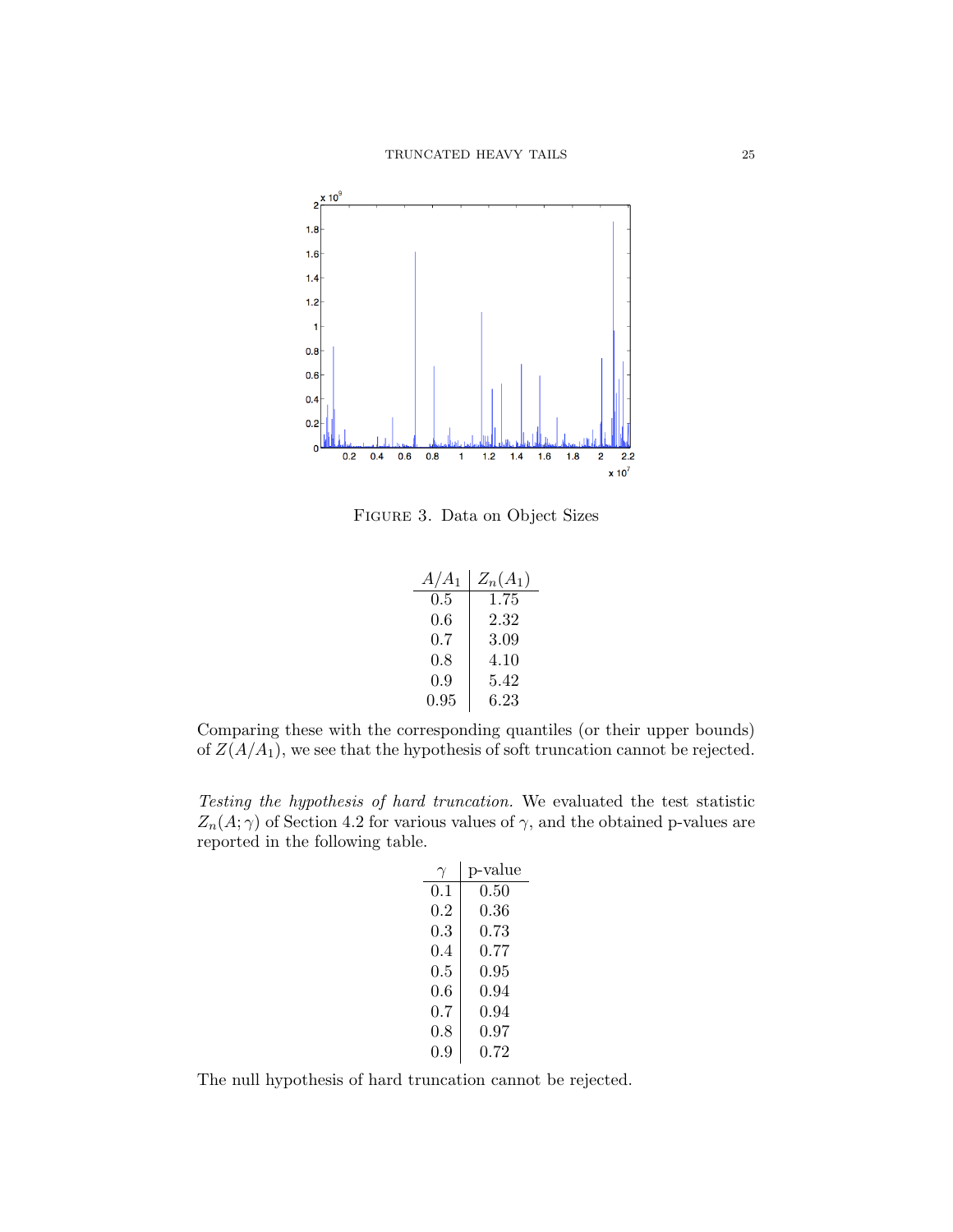Testing a stronger version of the hypothesis of hard truncation. We calculated the test statistics  $Z_n(A)$  of Section 4.3 for various values of  $\epsilon$ , and the p-values are given in the following table.

| F       | p-value    |
|---------|------------|
| 0.1     | 1.00       |
| $0.2\,$ | 0.86       |
| $0.3\,$ | $\rm 0.33$ |
| (0.4)   | 0.08       |

The strengthened hypothesis of hard truncation becomes suspicious for  $\epsilon =$ 0.4, but overall our statistical tests do not produce clear evidence of the level of truncation for the Object Sizes data set.

#### 6. Acknowledgment

The authors wish to thank Dr. F. Donelson Smith of the Network Research Laboratory in the Computer Science Department at the University of North Carolina at Chapel Hill for kindly providing the data sets analyzed in Section 5.

#### **REFERENCES**

- Aban, I., Meerschaert, M., and Panorska, A. (2006). Parameter estimation for the truncated pareto distribution. Journal of the American Statistical Association, 101(473):270–277.
- Araujo, A. and Giné, E. (1980). The Central Limit Theorem for Real and Banach Valued Random Variables. Wiley, New York.
- Asmussen, S. and Pihlsgard, M. (2005). Performance analysis with truncated heavy-tailed distributions. Methodology and Computing in Applied Probability, 7(4):439–457.
- Barthelemy, P., Bertolotti, J., and Wiersma, S. (2008). A lévy flight for light. Nature, 453:495–498.
- Bartumeus, F., da Luz, M., Vishwanathan, G., and Catalan, J. (2005). Animal search strategies: a quantitative random walk analysis. Ecology, 86(11):3078–3087.
- Beirlant, J., Guillou, A., Dieckx, G., and Fils-Villetard, A. (2007). Estimation of the extreme value index and extreme quantiles under random censoring. *Extremes*,  $10(3):151-174$ .
- Brockmann, D., Hufnagel, L., and Geisel, T. (2006). The scaling laws of human travel. Nature, 439:462–465.
- Burrooughs, S. and Tebbens, S. (2001). Upper-truncated power laws in natural systems. Pure and Applied Geophysics, 158(4):741–757.
- Corral, A. (2006). Universal earthquake-occurence jumps, correlations with time, and anomalous diffusion. *Physical Review Letters*, 97(17):178501.
- de Haan, L. and Ferreira, A. (2006). Extreme value Theory: An Introduction. Springer, New York.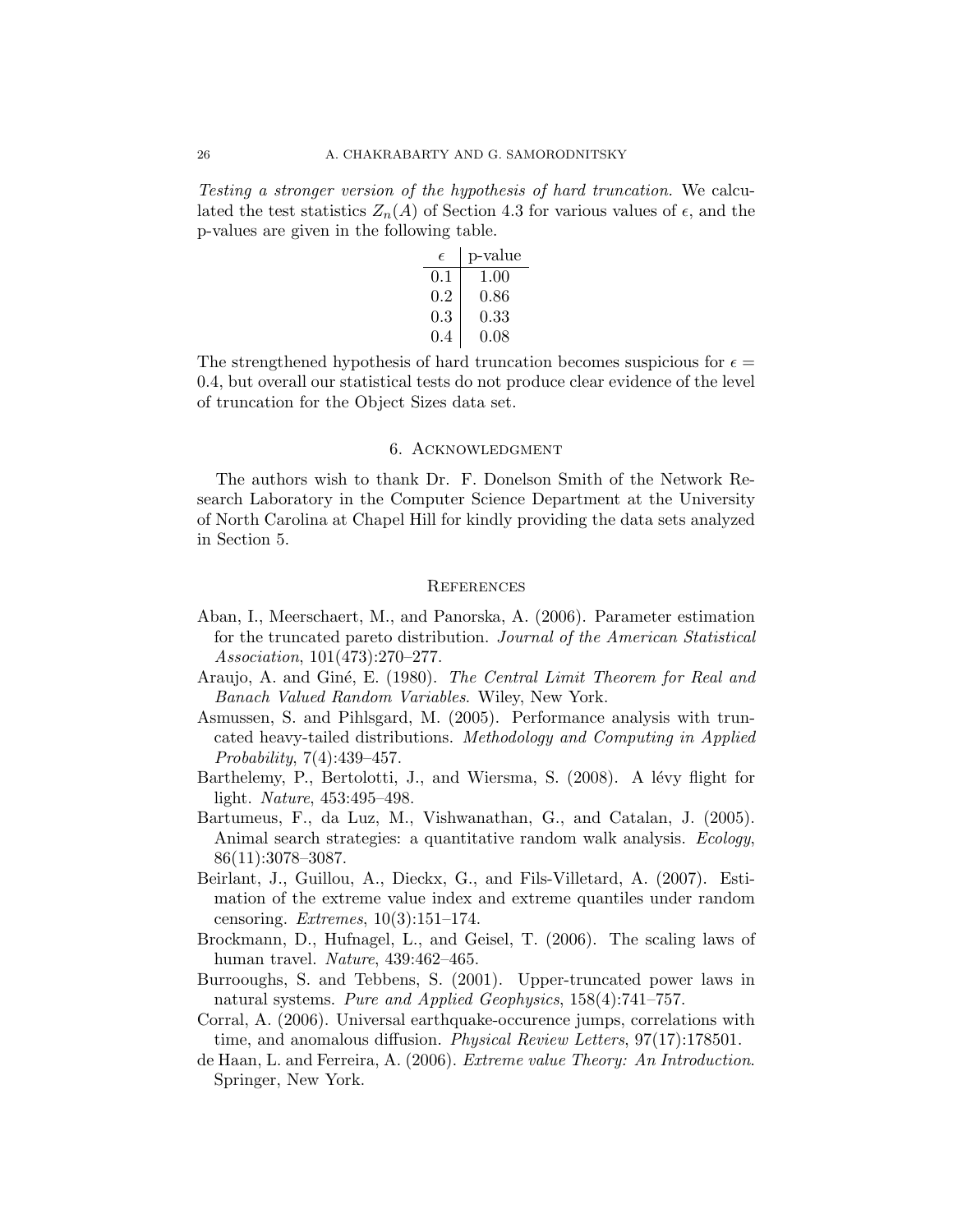- Einmahl, J., Fils-Villetard, A., and Guillou, A. (2008). Statistics of extremes under random censoring. Bernoulli, 14(1):207–227.
- Embrechts, P., Klüppelberg, C., and Mikosch, T. (1997). Modelling Extremal Events for Insurance and Finance. Springer-Verlag, Berlin.
- Feller, W. (1971). An Introduction to Probability Theory and its Applications, volume 2. Wiley, New York, 2nd edition.
- Gomez, C., Selman, B., Crato, N., and Kautz, H. (2000). Heavy–tailed phenomena in satisfiability and constraint satisfaction problems. Journal of Automated Reasoning, 24(1-2):67–100.
- Gut, A. (2005). Probability: A Graduate Course. Springer.
- Hill, B. (1975). A simple general approach to inference about the tail of a distribution. Ann. Statist., 3:1163–1174.
- Hong, S., Rhee, I., Kim, S., Lee, K., and Chong, S. (2008). Routing performance analysis of human-driven delay tolerant networks using the truncated levy walk model. In Mobility Modles '08: Proceedings of the 1st ACM SIGMOBILE workshop on Mobility models, pages 25–32, New York. ACM.
- Hult, H., Lindskog, F., Mikosch, T., and Samorodnitsky, G. (2005). Functional large deviations for multivariate regularly varying random walks. Annals of Applied Probability, 15(4):2651–2680.
- Jelenković, P. R. (1999). Network multiplexer with truncated heavy-tailed arrival streams. INFOCOM '99. Eighteenth Annual Joint Conference of the IEEE Computer and Communications Societies. Proceedings. IEEE, 2:625–632.
- Maruyama, Y. and Murakami, J. (2003). Truncated Lévy walk of a nanocluster bound weakly to an atomically flat surface: Crossover from superdiffusion to normal diffusion. Physical Review B, 67(8):085406.
- Microsoft Knowledge Base Article 154997 (2007). Description of the FAT32 file system.
- Mikosch, T. (2009). Non-Life Insurance Mathematics: An Introduction with the Poisson Process. Springer, Berlin, 2nd edition.
- Resnick, S. (1987). Extreme Values, Regular Variation and Point Processes. Springer-Verlag, New York.
- Resnick, S. (2007). Heavy-tail phenomena : probabilistic and statistical modeling. Springer, New York.
- Rosinski, J. (1990). On series representation of infinitely divisible random vectors. The Annals of Probability, 18:405–430.
- Rvačeva, E. (1962). On domains of attraction of multi-dimensional distributions. Selected Translations in Mathematical Statistics and Probability, 2:183–205. Publisher: IMS-AMS.
- Samorodnitsky, G. and Taqqu, M. (1994). Stable Non-Gaussian Random Processes. Chapman and Hall, New York.
- Sato, K. (1999). Lévy Processes and Infinitely Divisible Distributions. Cambridge University Press.